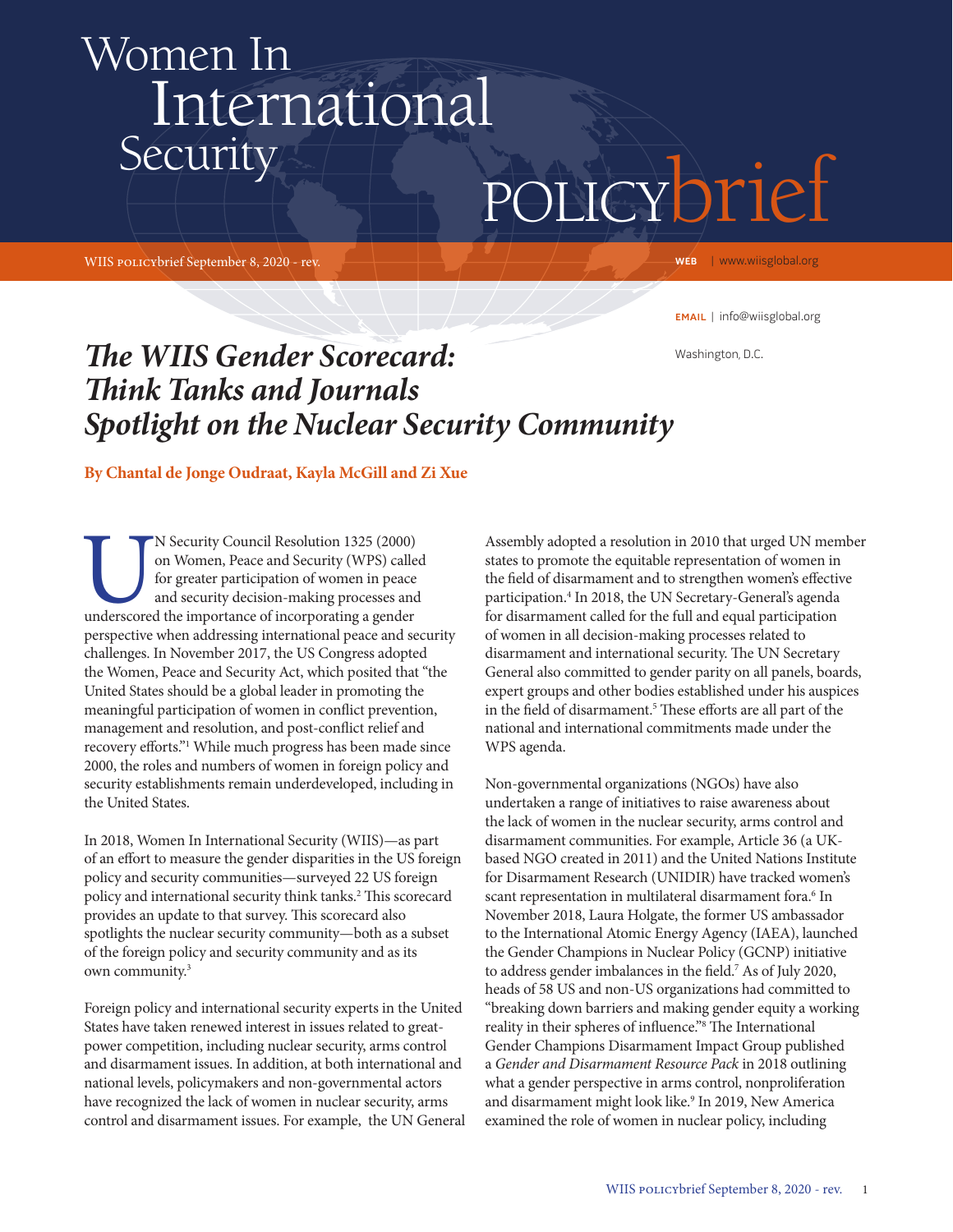how women navigated the nuclear security field and how gender diversity (or rather the lack thereof) affected US policymaking.10 The Ploughshares Fund committed \$1 million to a Women's Initiative Campaign in April 2019 to create greater gender diversity within the nuclear establishment.<sup>11</sup>

There is thus progress in the advancement of the role of women in nuclear security. That said, there is very little data with respect to the representation of women in the nuclear security arena.

This WIIS Gender Scorecard seeks to fill this void.

To assess how well women are integrated into this community, we examined the number of women experts working on nuclear security issues in US think tanks. We also examined the number of women writing on arms control and nuclear security issues and being published in academic and specialized journals. Think tanks and journals play an important role in shaping foreign and defense policies, including nuclear security policies. Indeed, in the United States members of think tanks frequently move in and out of many critical positions in government. Together with their colleagues in academia, they also participate in policy debates in the media and in writing for specialized academic journals.

In sum, this scorecard does three main things:

- *• Scoring the Tanks*. We assess the gender distribution in 32 think tanks in the United States—22 foreign policy and international security think tanks and 10 think tanks and programs that are more specifically focused on arms control and nuclear security policy. We also examine the extent to which gender has been integrated into programming.<sup>12</sup>
- *• Scoring the Journals*. We review the gender distribution in 11 major international security journals and five major arms control and nuclear security journals. In addition, we examine to what extent gender perspectives are represented in the journals.

*• Bringing into Focus the Nuclear Security Community*. We examine the gender distribution of nuclear security experts in 32 think tanks. In addition, we consider the gender distribution of articles on arms control and nuclear security issues in 11 major international security journals and 5 major arms control and nuclear security journals. We also examine to what extent gender perspectives are represented in arms control and nuclear security articles.

## *The Headlines*

*Despite some progress, the national and international security field, including the nuclear security field, remains a maledominated field.*

- The percentage of women leading think tanks has declined, from 32 percent in 2018 to 19 percent in 2020. (See Table 1)
- The percentage of women on think tank governing boards has increased slightly, from 22 percent in 2018 to 25 percent in 2020. (See Figure 1)
- *•* The percentage of women experts working on foreign policy, national and international security issues has increased, from 27 percent in 2018 to 35 percent in 2020.13 (See Figure 2)

*The nuclear security community is small. The majority of arms control and nuclear experts work in specialized think tanks and publish in specialized journals.* 

- *•* Of the foreign policy and international security think tanks surveyed, only 10 percent of experts (3 percent women and 7 percent men) focus entirely or in part on nuclear issues.14 (See Figure 3)
- *•* There are 162 nuclear experts working in the specialized arms control and nuclear security think tanks and programs—49 (30 percent) are women.<sup>15</sup>

| Table 1: Washington, DC Think Tanks with Women at the Helm |                                       |      |  |  |  |  |
|------------------------------------------------------------|---------------------------------------|------|--|--|--|--|
| Center for American Progress (CAP)                         | Ms. Neera Tanden, President and CEO   | 2011 |  |  |  |  |
| German Marshall Fund (GMF)                                 | Dr. Karen Donfried, President         | 2014 |  |  |  |  |
| Heritage Foundation                                        | Ms. Kay Coles James, President        | 2017 |  |  |  |  |
| New America                                                | Dr. Anne-Marie Slaugther, CEO         | 2013 |  |  |  |  |
| Wilson Center for International Scholars                   | Ms. Jane Harman, President and CEO    | 2011 |  |  |  |  |
| Wisconsin Project on Nuclear Arms Control                  | Ms. Valerie Lincy, Executive Director | 2012 |  |  |  |  |
|                                                            |                                       |      |  |  |  |  |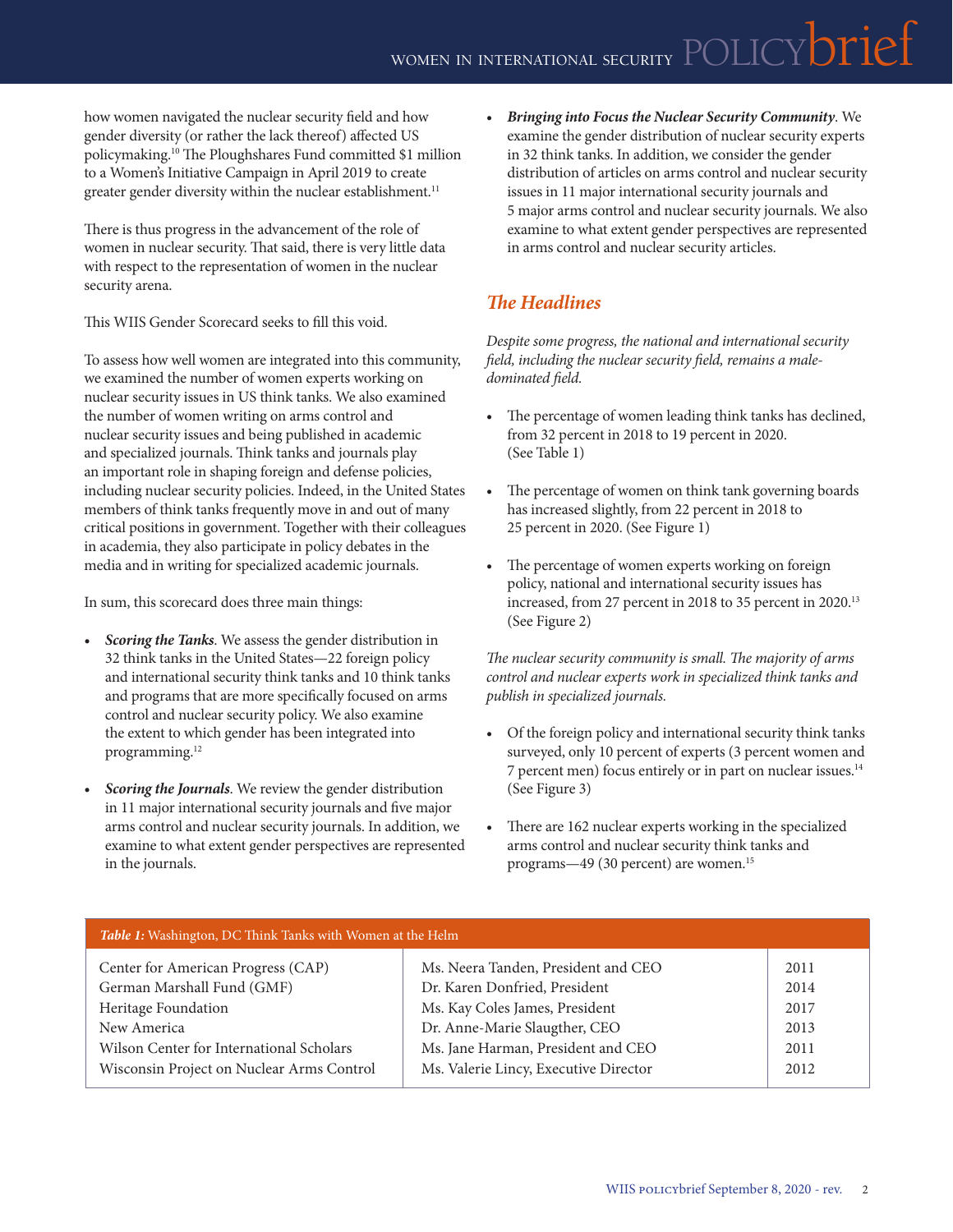*Despite renewed interest in nuclear security issues, the percentage of articles devoted to these issues remains small, and few have women authors.*

- *•* In the international security journals only 9 percent of articles published between 2015 and 2019 were devoted to nuclear security. Only 15 percent of those articles were written by women. (See Figure 6.)
- *•* In the arms control and nuclear security journals, women wrote 17 percent of the articles on nuclear security issues.

*Gender perspectives remain largely ignored in the national and international security, including the nuclear security, community.*

- *•* Only one out of 32 think tanks has integrated gender into its programming.
- *•* In the academic and specialized literature, most articles with a "gender" perspective focused on women in the field—very few articles examined how gender (and notions of masculinity and femininity) shapes thinking about national and international security, including about nuclear security.16

This scorecard shows that women in the international security field, including in the nuclear security field, remain severely underrepresented. The percentage of women experts and women authors remain well below the 60 percent of women enrolled for over a decade in graduate programs (master's and doctoral programs) in the social and behavioral science (including political science and international relations); the over 55 percent of women students in the professional schools of international affairs; the 43 percent of women members of the International Studies Association (ISA); and the 38 percent of women members of the ISA's International Security Studies Section (ISSS).<sup>17</sup>

While this scorecard does not incorporate any qualitative interviews in the community, there have been a number of studies that examine how women experience the international security and nuclear security field. A 2019 survey of the members of the International Security Studies Section (ISSS) of the International Studies Association (ISA) showed considerable problems within the international security community, of which the nuclear security community is a subset. The survey showed that women were more likely to report hostility and exclusion and to describe the section as "insular," "clubby" and an "old boys' network."18 In her 2019 study of women in the nuclear arms control and nonproliferation field, Heather Hurlburt talked about the "gender tax" that women in nuclear policy face. She shows "how experiences of sexism, harassment, and gendered expectations translate into constant mental and emotional weight."19 A 2019 report about the nuclear security field, even though not focused on gender, showed that early and midcareer women professionals found the field rife with sexism and gender discrimination.<sup>20</sup>

The lack of gender diversity (including ethnic and racial diversity) and the small number of women experts have serious implications not only for the field itself, but also for policy.<sup>21</sup>

One such implication is that a small group of mostly likeminded people monopolizes influence and shapes policies. The fact that the nuclear security field seems to live very much in its own bubble or ecosystem of think tanks and journals reinforces its insular nature. Only 10 percent of experts (7 percent men and 3 percent women) in the think tanks focus on nuclear security issues. Most of the knowledge production and action on nuclear security happens in the specialized institutes and journals. Carol Cohn has written about how language, particularly in the nuclear sphere, kept women and different perspectives out.<sup>22</sup> Michèle Flournoy has talked about how women had to fit into a "consensual straitjacket" in the nuclear policy sphere.<sup>23</sup> Many early and midcareer professionals in this community defined the field as "old (in terms of both age and ideas) and static." 24 "Most of the people who work in this field have been doing the same thing for 30 years, and their thinking has not evolved at all, especially in arms control. It's the dogma. This community … hasn't evolved with changes in the security environment."<sup>25</sup>

## *Scoring the Tanks*

The scorecard reviews think tanks along five main axes:

- (1) Gender distribution of those who lead think tanks;
- (2) Gender distribution of governing boards of the think tanks;
- (3) Gender distribution of experts in the tanks' foreign policy and international security programs;
- (4) Gender distribution of experts focusing on nuclear security issues;
- (5) Level of commitment to gender and/or women's programming.

## *Heads of Think Tanks*

Of the 32 think tanks surveyed, women lead only six (19 percent). (See Table 1)

Of the 22 foreign policy and international security think tanks, women lead only five (23 percent): The Center for American Progress (CAP), the German Marshall Fund (GMF), the Heritage Foundation, New America, and the Woodrow Wilson Center for International Scholars. Compared with 2018, this is a decrease.26

Of the 10 arms control and nuclear security think tanks and programs, a woman heads one: the Wisconsin Project on Nuclear Arms Control.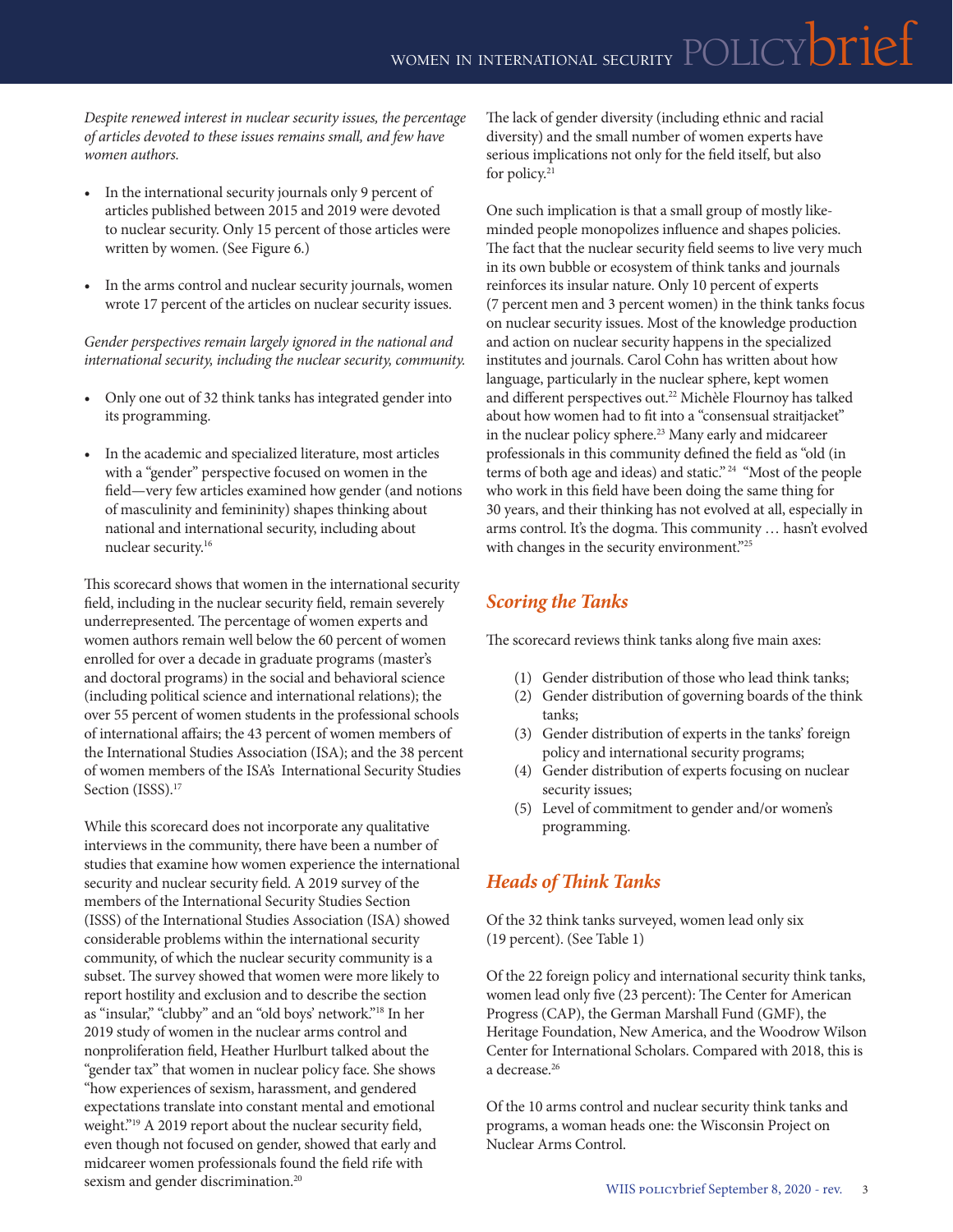#### *Figure 1:* **Gender Ratio – Think Tank Governing Boards 2018 and 2020**



*Figure 2:* **Gender Ratio – Foreign Policy and National and International Security Experts in Think Tanks 2018 and 2020**



#### *Figure 3:* **Percentage and Gender Ratio of Nuclear Experts in Think Tanks**



## *Governing Boards*

The gender gap remains stark at the level of the governing boards. The James Martin Center for Nonproliferation Studies is the only institution that has achieved parity on its governing board. It is followed by the Institute for Policy Studies (IPS), which has 44 percent women on its governing board.

On average, the percentage of women members of the board of directors or trustees is 25 percent, compared with 23 percent in 2018. (See Figure 1) The specialized arms control and nuclear institutes do a little better, with 31 percent of women on their boards.

## *Experts*

Compared with 2018, the overall gender balance in the think tanks has improved, from 27 percent of women experts in 2018 to 35 percent in 2020. (See Figure 2) $27$  That said, very few think tanks have achieved parity. There is also great variation among the think tanks. (See Table 2 and Figure 4. See also the Appendix)

## *Nuclear Experts*

Of the 20 foreign policy and international security think tanks surveyed, only 10 percent of experts (3 percent women and 7 percent men) focus entirely or in part on nuclear issues.28 (See Figure 3)

The gender distribution within this group of nuclear experts is slightly lower than the overall gender balance of these institutes. Of the 185 nuclear experts, 55 (30 percent) are women and 130 (70 percent) are men. (See Figure 5)

That said, many arms control and nuclear experts work in specialized think tanks. We surveyed 10 major think tanks and programs that focus exclusively on arms control and nuclear security issues. Together they comprise 175 experts—162 of which focus on nuclear security issues as defined in this scorecard.<sup>29</sup> The percentage of women experts working on nuclear security issues in these 10 think tanks and programs is 30 percent.

There is, of course, great variation among the think tanks. Out of the 10 think tanks, only one has achieved parity—the Nuclear Threat Initiative (NTI). (See Table 3 and Figure 5. See also the Appendix)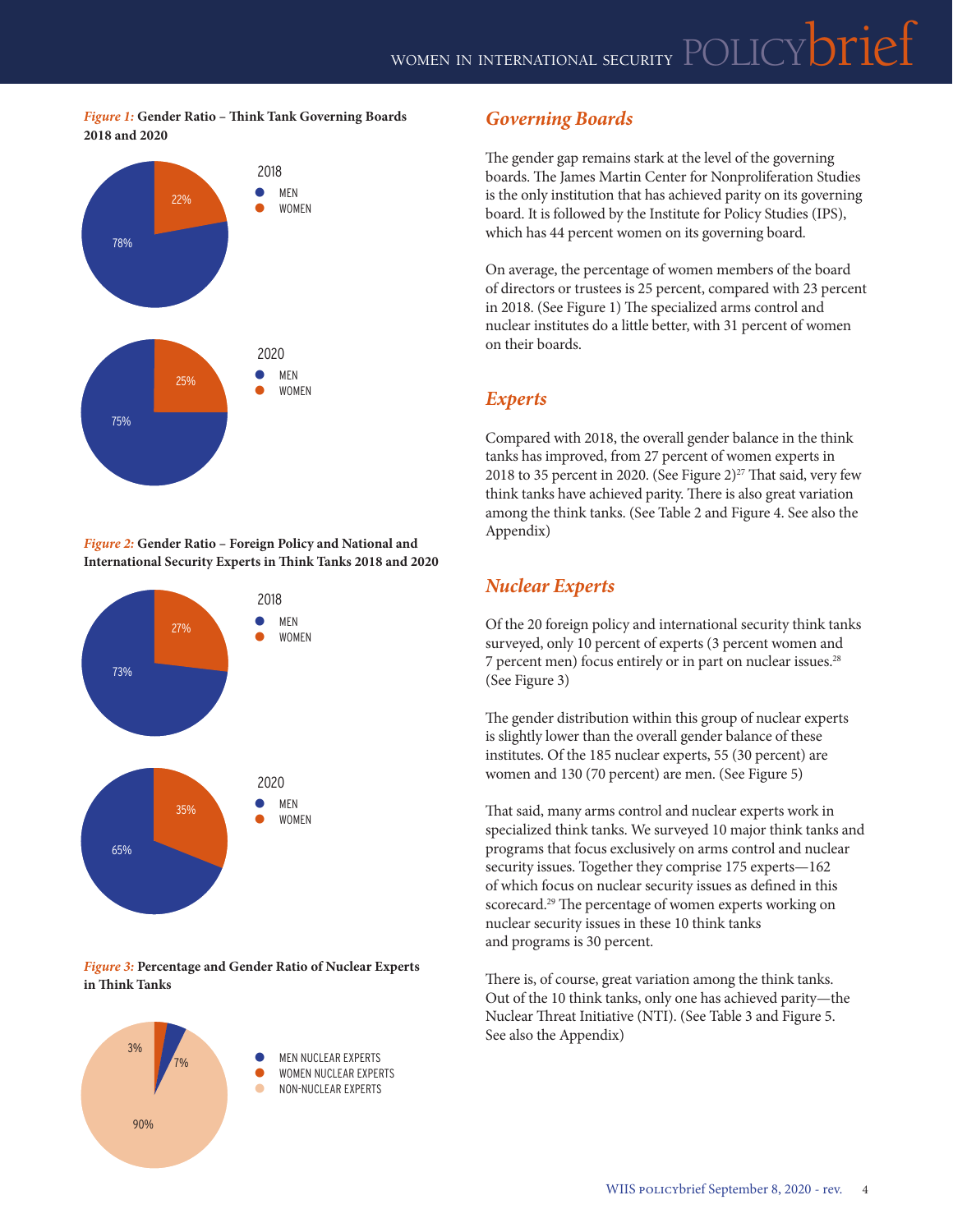# WOMEN IN INTERNATIONAL SECURITY POLICY **DITIEF**

|      | Table 2: Percentage of Women Experts in Foreign Policy and International Security Think Tanks |            |  |  |  |
|------|-----------------------------------------------------------------------------------------------|------------|--|--|--|
| Rank | <b>Think Tank</b>                                                                             | % of Women |  |  |  |
| 1    | Aspen Institute                                                                               | 50%        |  |  |  |
| 2    | US Institute of Peace (USIP)                                                                  | 49%        |  |  |  |
| 3    | Third Way                                                                                     | 47%        |  |  |  |
| 4    | <b>RAND</b> Corporation                                                                       |            |  |  |  |
|      | Stimson Center                                                                                | 42%        |  |  |  |
| 6    | New America                                                                                   | 41%        |  |  |  |
| 7    | Institute for Policy Studies (IPS)                                                            | 36%        |  |  |  |
| 8    | Center for Strategic and International Studies (CSIS)                                         | 31%        |  |  |  |
|      | <b>Atlantic Council</b>                                                                       |            |  |  |  |
| 10   | The Woodrow Wilson International Center for Scholars                                          | 30%        |  |  |  |
|      | Center for a New American Security (CNAS)                                                     |            |  |  |  |
| 12   | Council on Foreign Relations (CFR)                                                            | 27%        |  |  |  |
|      | Carnegie Endowment for International Peace (CEIP)                                             |            |  |  |  |
| 13   | American Enterprise Institute (AEI)<br>26%                                                    |            |  |  |  |
|      | <b>Brookings Institution</b>                                                                  |            |  |  |  |
| 16   | Heritage Foundation                                                                           | 22%        |  |  |  |
| 17   | Center for American Progress (CAP)                                                            | 19%        |  |  |  |
| 18   | Cato Institute                                                                                | 11%        |  |  |  |
| 19   | Center for Strategic and Budgetary Assessments (CSBA)                                         | 10%        |  |  |  |
| 20   | Lexington Institute                                                                           | 0%         |  |  |  |

| <i>Table 3: Percentage of Women Experts in Arms Control and Nuclear Security Think Tanks</i> |                                                                                 |            |  |  |  |
|----------------------------------------------------------------------------------------------|---------------------------------------------------------------------------------|------------|--|--|--|
| Rank                                                                                         | <b>Think Tank</b>                                                               | % of Women |  |  |  |
|                                                                                              | Nuclear Threat Initiative (NTI)                                                 | 55%        |  |  |  |
|                                                                                              | Arms Control Association                                                        |            |  |  |  |
|                                                                                              | Global Zero                                                                     |            |  |  |  |
| 4                                                                                            | Wisconsin Project on Nuclear Arms Control                                       | 40%        |  |  |  |
| 5                                                                                            | James Martin Center for Nonproliferation Studies                                | 38%        |  |  |  |
| 6                                                                                            | Physicians for Social Responsibility                                            | 33%        |  |  |  |
|                                                                                              | Pugwash Council                                                                 | 28%        |  |  |  |
| 8                                                                                            | Managing the Atom Project, Belfer Center for Science and International Affairs, |            |  |  |  |
|                                                                                              | Harvard Kennedy School                                                          | 27%        |  |  |  |
| 9                                                                                            | Federation of American Scientists                                               | 17%        |  |  |  |
| 10                                                                                           | Center for Arms Control and Non-Proliferation                                   | 11%        |  |  |  |

## *Substantive Focus*

We also examined the substantive focus of those working on nuclear security issues to explore whether gender has an impact on the types of issues people study.<sup>30</sup> Our survey found that the majority of nuclear experts focus on issues related to deterrence, followed by arms control. From their bios, we found no notable differences in terms of substantive focus between men and women.

## *Gender and Women's Programming*

Programming on gender within the institutes has seen little change since 2018.31 Most DC think tanks do not consider the role of gender in national and international security. For many in the traditional security think tank community men and women—gender is often equated with women or a "woman's point of view." This lack of understanding of gender as a multilevel social construct that governs relations between men and women within societal structures and institutions is widespread within the DC foreign policy and security, including in the nuclear security, think tank community.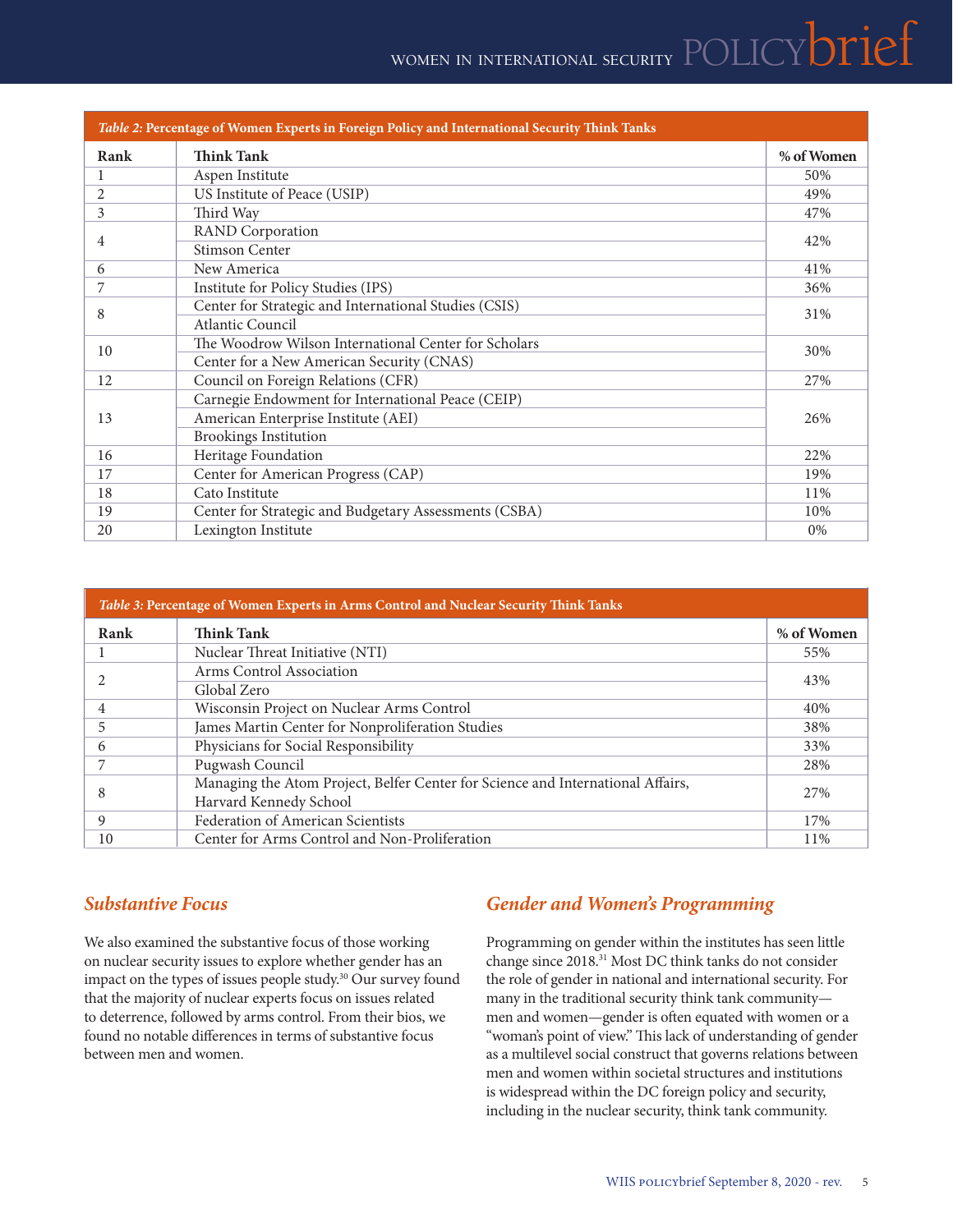## WOMEN IN INTERNATIONAL SECURITY  $\mathsf{POLICY}$



## *Figure 4:* **Gender Ratio – Foreign Policy and International Security Experts in all Think Tanks**



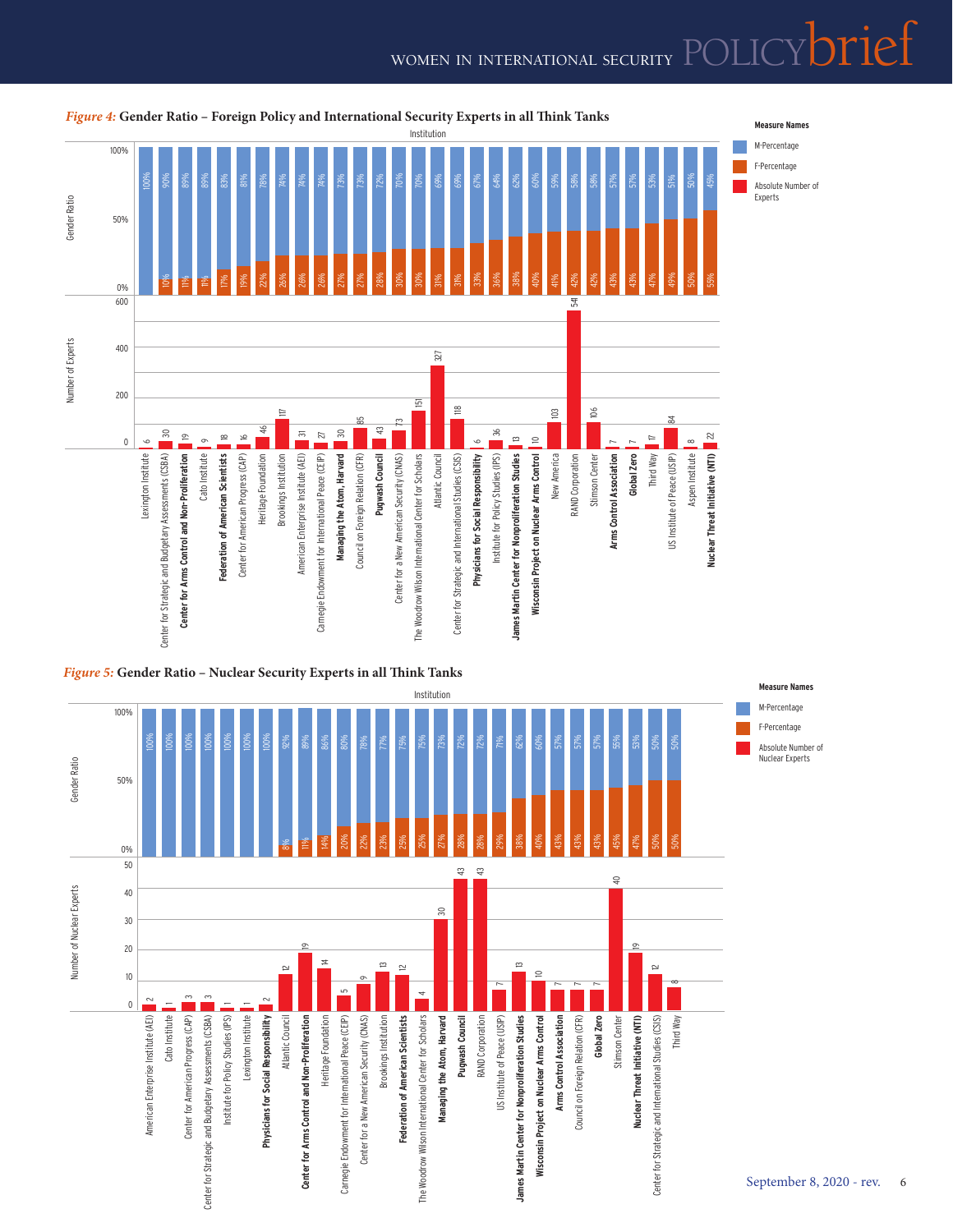Of the think tanks surveyed only one—the **US Institute of Peace (USIP)**—has recognized gender as an important component of its programming. Since 2016, USIP has had a director for gender policy and strategy that oversees and advises all programs on gender. The director sits in the Policy, Learning and Strategy Center, which reports directly to USIP's president. In addition, USIP functions as the Secretariat for the US Civil Society Working Group on Women, Peace and Security (WPS).<sup>32</sup>

Other think tanks have notable gender or women programs:

The **Center for New America Security (CNAS)** has a Women in National Security program.

The **Center for Strategic and International Studies (CSIS)** has a Smart Women, Smart Power Program and a Women's Global Leadership Program.

The **Council on Foreign Relations (CFR)** has a Women and Foreign Policy Program and a Women and Foreign Policy Program Advisory Council.

The **German Marshall Fund (GMF)** since 2017 has organized an annual Women of Color in Transatlantic Leadership Forum. In June 2020, it surveyed the gender balance of European thinks tanks.<sup>33</sup>

**New America** has a Gender and Security program housed in its Political Reform Program.

The **RAND Corporation** has a web page called "RAND Women to Watch," on which it addresses "Gender Equity in the Workplace" and "Gender Integration in the Military," including issues related to women and transgender military personnel. In its work on female populations, RAND addresses issues faced by women and girls, including women refugees, migrants and gender-based and intimate partner violence.

In 2020, the **Woodrow Wilson Center** appointed a gender advisor. In addition, the center has a Middle East Women's initiative, a Maternal Health Initiative and a Global Women's Leadership initiative.

The other think tanks have occasional events and publications on gender and security and the WPS agenda. They may also have one or two individuals working on gender and security issues.<sup>34</sup>

The **Nuclear Threat Initiative (NTI)** houses the **Gender Champions in Nuclear Policy** initiative. All the heads of the 10 specialized arms control and nuclear security think tanks have signed on as Gender Champions. The heads of the **Carnegie Endowment**, **Third Way** and the **Stimson Center** have also signed onto the Gender Champion in Nuclear Policy Pledge.35

## *Scoring the Journals*

The influence of women in the national and international security field, including in the nuclear security field, can also be measured by how well they are represented in academic and professional journals.36

We examined articles in 11 major peer reviewed international security journals, as well as articles in 5 major journals exclusively focused on arms control and nuclear security issues.

Women wrote 23 percent of the articles in the international security journals versus 64 percent written by men and 13 percent written by mixed gender teams.

That said, there is great variation amongst the journals. *Critical Studies on Security* is close to parity, with 45 percent of articles written by women versus 48 percent of articles written by men and 8 percent of articles written by mixed gender teams. *Security Dialogue* has 42 percent of articles written by women versus 47 percent written by men and 11 percent written by mixed gender teams. The *Journal of Conflict Resolution* is an outlier in the sense that it has the highest percentage of articles written by mixed gender teams—namely, 30 percent versus a 13 percent average. The *Journal of Strategic Studies* and *Survival*  have the least amount of articles written by women. (See Table 4 and the Appendix.)

### *Articles on Arms Control and Nuclear Security Issues*

Our survey found that the majority of articles on nuclear security are published in specialized journals.<sup>37</sup> In the 11 international security studies journals surveyed, the percentage of articles that focused on nuclear security issues was only 9 percent. (See Figure 6 and Table 4. See also the Appendix) Of those articles, 15 percent were written by women.38 When we broaden our category and include other weapon and arms control issues, the percentage of articles rises to 16 percent, of which women wrote less than a quarter (21 percent).39

In the arms control–specific journals, the percentage of articles on nuclear security issues written by women was even lower—17 percent.<sup>40</sup> If we broaden our category and include other weapon and arms control issues, the percentage increased slightly, to 19 percent.<sup>41</sup> (See Table 5 and the Appendix)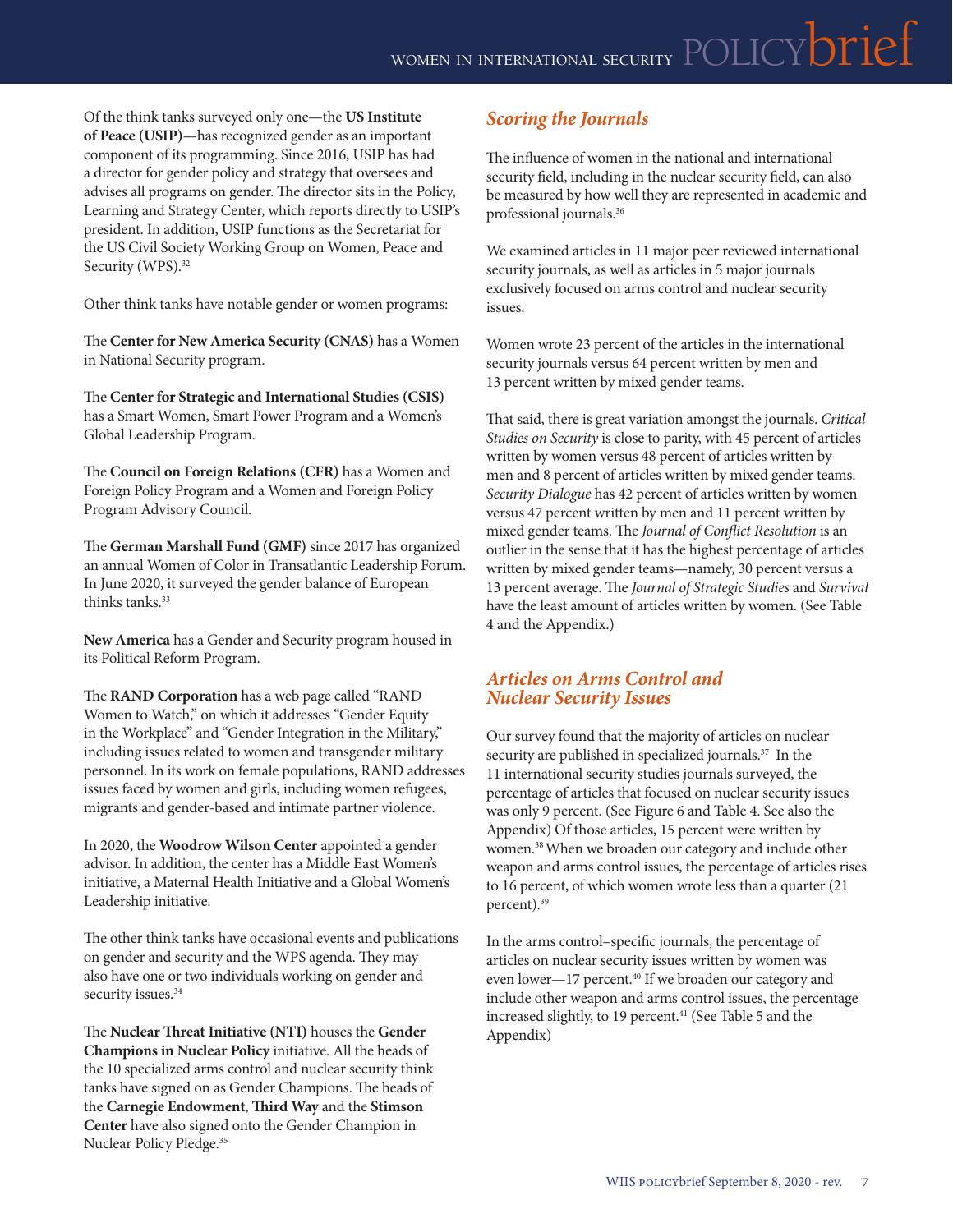That said, there is quite a bit of variation amongst the arms control journals. The *Bulletin of the Atomic Scientists* scores above the average, with 22 percent of articles written by women. At the other end, the *Journal for Peace and Nuclear Disarmament* had only 11 percent of articles written by women.

Our analysis also confirms earlier studies that found that women coauthor less than men, and when they do coauthor, they are more likely to coauthor with men than with other women.42

#### *Figure 6:* **Percentage of Nuclear Security Articles in International Security Journals - 2015-2019**



## *Gender Perspectives*

Of the 3,068 articles surveyed in the 16 journals, we found a mere 91 articles (3 percent) with a gender perspective. This number dropped to 2 percent when we considered only articles that focus on arms control and nuclear issues.

The majority (71 percent) of the gender articles were penned by women. In the general security studies journals, women wrote 73 percent of those articles. In the arms control and nuclear security journals, they wrote 65 percent of genderfocused articles.

However, most of the articles with a gender perspective focused on the gender balance within the international security and arms control community and how to increase the number of women in the field. Very few examined how gender (and notions of masculinity and femininity) affects thinking about international security, including nuclear security issues.

Lastly, we examined whether men and women wrote about the same topics in the nuclear and arms control field. While we did not see a marked difference in our think tank analysis between the topics men and women studied, in the journals we did see some differences. Women were more likely to write about drones and unmanned aerial vehicles, chemical and biological weapons and nuclear energy and climate. Men were more likely to write about outer space, proliferation (including nonproliferation) and nuclear deterrence issues.

## *Concluding Thoughts*

The nuclear security community is a subset of the national and international security community. Both communities are deeply entrenched male-dominated communities, in which "old-boy networks" continue to thrive. While we have seen the number of women experts in the think tanks increase from 27 percent to 35 percent, no progress was made in terms of governing boards, and the number of women heading think tanks has regressed. Both communities continue to struggle with the integration of women. It is also striking that while it is recognized by many in the international security, including the nuclear security, community that new approaches and new thinking are necessary, gender as a lens through which to analyze international, including nuclear, security challenges is not on think tank agendas. Too little thought is given in either the think tanks or the journals to how gender and notions of masculinity and femininity influence understanding of international and national security challenges, including challenges related to nuclear security policies.

| Table 4: Percentage of Articles written by Women in International Security Journals - January 2014-December 2019 |                                            |                           |  |  |  |
|------------------------------------------------------------------------------------------------------------------|--------------------------------------------|---------------------------|--|--|--|
| Rank                                                                                                             | Journal                                    | % of Articles<br>by Women |  |  |  |
|                                                                                                                  | Critical Studies on Security               | 45%                       |  |  |  |
|                                                                                                                  | Security Dialogue                          | 42%                       |  |  |  |
| 3                                                                                                                | Cooperation and Conflict                   | 30%                       |  |  |  |
| 4                                                                                                                | European Journal of International Security | 27%                       |  |  |  |
| 5                                                                                                                | Journal of Global Security Studies         | 26%                       |  |  |  |
| 6                                                                                                                | <b>International Security</b>              | 23%                       |  |  |  |
|                                                                                                                  | <b>Security Studies</b>                    | 22%                       |  |  |  |
| 8                                                                                                                | Contemporary Security Policy               | 16%                       |  |  |  |
| 9                                                                                                                | Journal of Conflict Resolution             | 15%                       |  |  |  |
| 10                                                                                                               | Survival                                   | 14%                       |  |  |  |
| 11                                                                                                               | Journal of Strategic Studies               | 11%                       |  |  |  |

### *Table 4:* **Percentage of Articles written by Women in International Security Journals - January 2014-December 2019**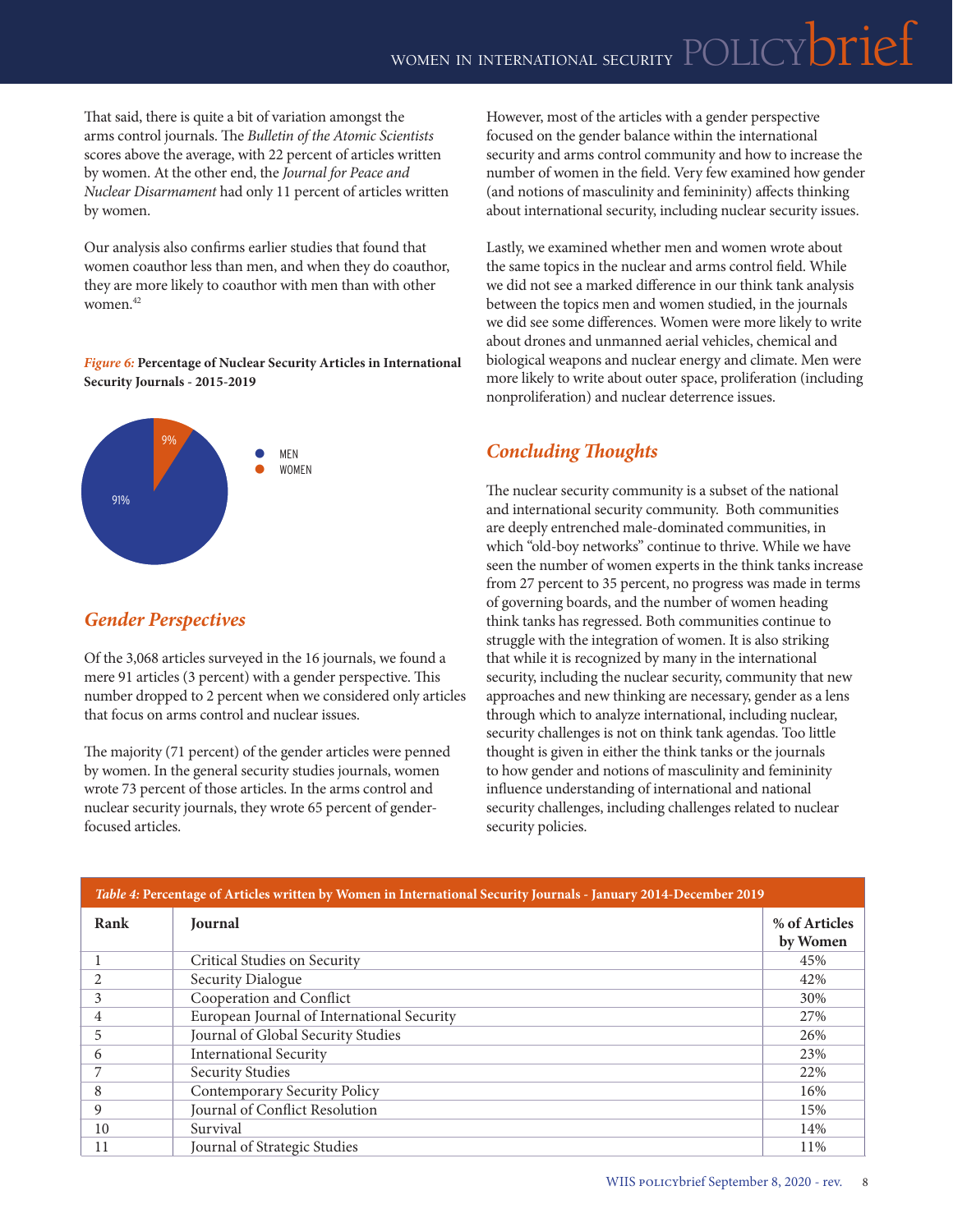| Table 5: Percentage of Articles written by Women in Arms Control Journals - January 2014-December 2019 |            |  |  |  |  |  |
|--------------------------------------------------------------------------------------------------------|------------|--|--|--|--|--|
| <b>Journal</b>                                                                                         | % of Women |  |  |  |  |  |
| <b>Bulletin of Atomic Scientists</b>                                                                   | 22%        |  |  |  |  |  |
| International Journal of Nuclear Studies                                                               | 20%        |  |  |  |  |  |
| Arms Control Today                                                                                     | 19%        |  |  |  |  |  |
| Nonproliferation Review                                                                                | 17%        |  |  |  |  |  |
| Journal for Peace and Nuclear Disarmament                                                              | 11%        |  |  |  |  |  |
|                                                                                                        |            |  |  |  |  |  |

While patriarchal structures are difficult to take down, in recent years we have seen some progress in the amount of efforts to break down these structures.

First, the number of women interested in international security issues is increasing. Their enrollment in international affairs schools continues to surpass that of men. Second, a number of people and organizations, including funding organizations, have realized that the changed strategic landscape requires new approaches and new people. This need is apparent for the international security community and particularly for the small, somewhat atrophied nuclear security community. The Nsquare initiative, the Gender Champions in Nuclear Policy, and the Ploughshares Fund's women initiative are explicitly geared toward creating a more diverse and open community. These efforts have also been supported by major funders of this community such as Carnegie Corporation New York and the MacArthur Foundation. Third, after the killing of George Floyd in the summer of 2020, organizations including foreign policy and international security think tanks expressed renewed commitment to building a more diverse workforce. Many think tanks in the international security and nuclear security have signed on to the *Organizations in Solidarity* initiative of WCAPS.43

It is important to hold organizations accountable and to make sure that progress is measured not just in declaratory statements but also in actions. This scorecard provides numerical baselines.

Our analysis of the journals, even though it encompasses a broader group of experts, reinforces conclusions from the think tank analysis. Women authors remain grossly underrepresented. Journals, like think tanks, suffer from gender gaps.

Many of our 2018 recommendations still hold. Four stand out:

- Thinks tanks should periodically carry out a gender analysis of their institutions. An inward gender analysis should be intersectional and must include collection and analysis of data related to gender, race, ethnic background, sexual orientation, age and disability. It must focus on knowledge production as well as recruitment, retention and promotion processes. It must also examine policies and practices related to issues such as remuneration, remote work, family leave and sexual harassment. Finally, the think tanks should make deliberate efforts to diversify their governing boards.
- Think tanks should carry out an analysis of their partnerships and knowledge dissemination. Such an outward gender analysis should focus on whom they partner with and how content is disseminated. Among the questions one should ask: What type of publications are produced, what type of events are organized, who participates and attends these events, who is tapped for media appearances?
- Think tanks should consider appointing a gender advisor and locate these advisors not in the human resource office but in the front offices with direct access to the leadership.
- Journals continue to have gender gaps. One is expressed in terms of women authors published in the journals; the other is represented in the lack of gender perspectives. Editors and editorial boards should resort to periodic gender audits of their journals. Such audits would include issues related to the gender balances and substantive background of editorial staff, editorial boards and outside reviewers. It should also include an analysis of the readership—many of whom are also potential authors.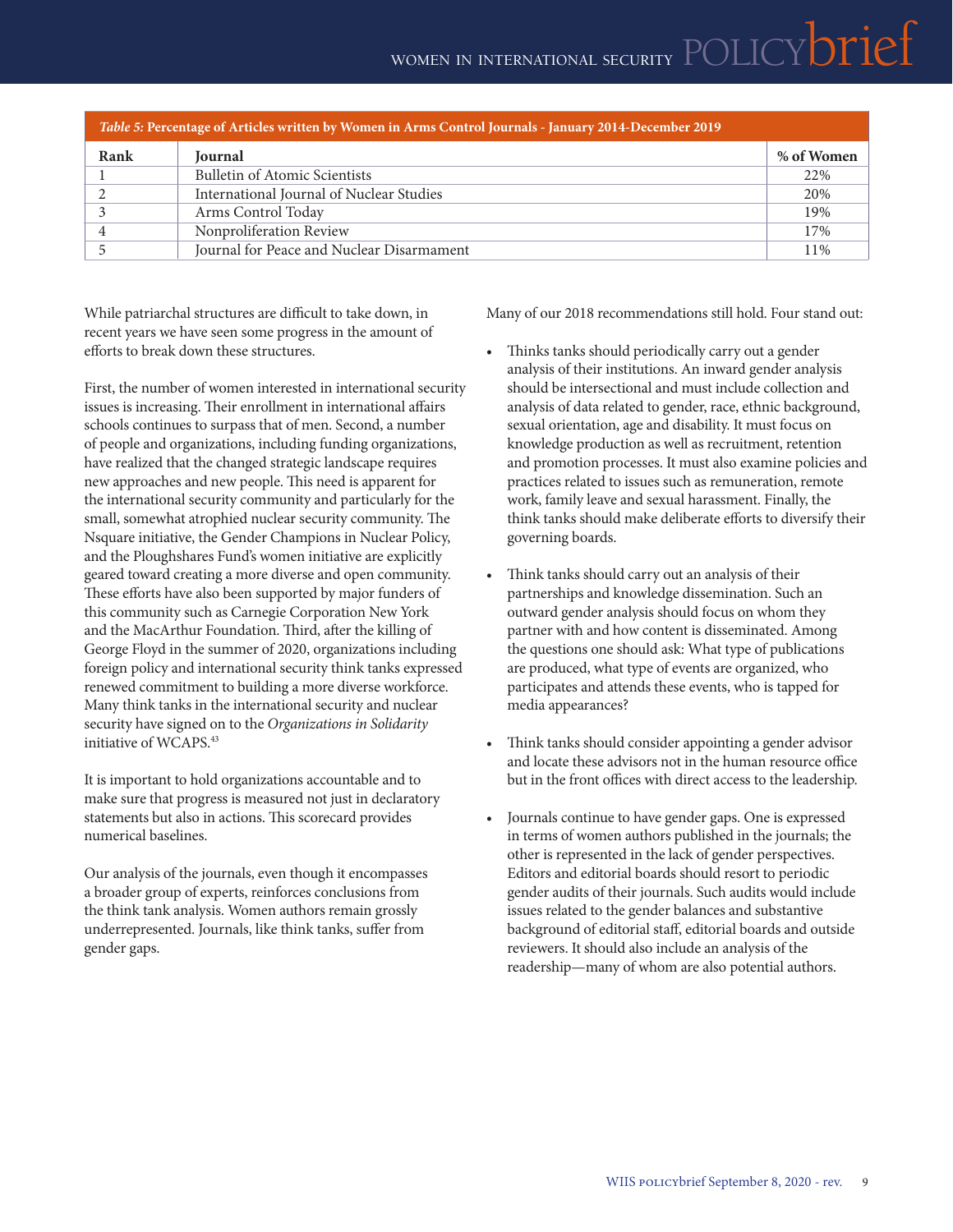## *References*

1. US Congress, *Women, Peace and Security Act of 2017,* Public Law No. 115-68 (10/06/2017). In accordance with the law, the White House published its WPS Strategy in June 2019. See White House, *United States Strategy on Women, Peace, and Security* (Washington, DC: White House, June 2019).

2. See Chantal de Jonge Oudraat and Soraya Kamali-Nafar, *The WIIS Gender Scorecard: Washington, DC Think Tanks – 2018*, WIIS Policy Brief (Washington, DC: WIIS, September 2018-1).

3. This scorecard was supported by a grant from the Ploughshares Fund.

4. See UN General Assembly A/Res/65/69 (2010). See also UN General Assembly resolutions A/Res/67/48 (2012); A/Res/68/33 (2013); A/ Res/69/61 (2014); and A/Res/71/56 (2016). In addition, the Genevabased Conference on Disarmament held its first informal meeting on gender and disarmament in August 2015. In May 2016, it held a second informal plenary on *Women and Disarmament*, in which delegations restated their support to increase the role of women in the disarmament field.

5. See UN Secretary-General, *Securing Our Common Future: An Agenda for Disarmament* (New York: United Nations, October 2018).

6. See Renata Hessmann Dalaqua, Kjolv Egeland and Torbjorn Graff Hugo, *Still Behind the Curve: Gender Balance in Arms Control, Non-Proliferation and Disarmament Diplomacy* (Geneva: UNIDIR, 2019).

7. See GCNP website at gcnuclearpolicy.org. See also Pamela Hamamoto and Laura Holgate, "Gender Champions," in Tom Z. Collina and Cara Marie Wagner, eds., *A New Vision: Gender, Justice, National Security* (Washington, DC: Ploughshares Fund, April 2019), pp. 40-45.

8. See GCNP website and GCNP, *Gender Champions in Nuclear Policy, Impact Report 2019* (Washington, DC: NTI, May 2020), p. 2.

9. International Gender Champions Disarmament, *Gender and Disarmament Resource Pack* (Geneva: UNIDIR, 2018 and updated in January 2020).

10. See Heather Hurlburt et al., *The Consensual Straitjacket: Four Decades of Women in Nuclear Security* (Washington, DC: New America, March 2019).

11. See Tom Z. Colinna and Cara Marie Wagner, eds., *A New Vision: Gender, Justice, National Security* (Washington, DC: Ploughshares Fund, April 2019).

12. While gender is generally defined and discussed as meaning more than just whether one is a man or a woman, this scorecard takes the binary approach. We identified experts and authors as either women or men by examining their bios, photographs and use of pronouns.

13. This scorecard tallies national and international security experts, including foreign policy and international affairs experts. Definitions of national and international security differ from institution to institution, some use an expanded definition of security, including human security, others have a narrow definition of security. For more on who is included within each of the think tanks see the methodology section on p.15.

14. This corresponds to 185 experts (55 women and 130 men) out of a total of 1,931 experts.

15. These institutes employ a total of 175 experts, but only 162 (113 men and 49 women) work on nuclear security issues.

16. For more on gender and security, see Chantal de Jonge Oudraat and Michael E. Brown, eds., *The Gender and Security Agenda: Strategies for the 21st Century* (London: Routledge, 2020).

17. See Hironao Okahana and Enyu Zhou, *Graduate Enrollment and Degrees: 2006-2016* (Washington, DC: Council of Graduate Schools, 2017); website of the Association of Professional Schools of International Affairs (APSIA); and the website of the International Studies Association (ISA).

18. Maria Rost Rublee et al., "Do You Feel Welcome? Gendered Experiences in International Security Studies," *Journal of Global Security Studies*, Vol. 5, No. 1 (2020), pp. 216-226.

19. Hurlburt et al., *Consensual Straitjacket,* pp. 6 and 18-28.

20. See Nsquare, *Greater Than: Nuclear Threat Professionals Reimagine Their Field* (Washington, DC: NSquare, December 2019). See also Bonnie Jenkins, "Diversity Makes Better Policy," in Tom Z. Collina and Cara Marie Wagner, eds., *A New Vision: Gender, Justice, National Security* (Washington, DC: Ploughshares Fund, April 2019), pp. 34-39.

21. This scorecard focuses on gender. That said, the lack of gender diversity often goes hand in hand with discrimination on other identity markers, such as race, ethnic background, sexual orientation and age. After the killing of George Floyd in summer 2020, Women of Color Advancing Peace, Security and Conflict Transformation (WCAPS) launched the *Organizations in Solidarity* project to root out institutional racism. Many organizations and think tanks, including in the nuclear security arena, (and those surveyed in this scorecard) signed on to the project.

22. Carol Cohn, "Sex and Death in the Rational World of Defense Intellectuals," *Signs*, Vol. 12, No. 4 (1987), pp. 687-718; Carol Cohn and Sara Ruddick, " A Feminist Ethical Perspective on Weapons of Mass Destruction," in Steven Lee and Sohail Hashmi, eds., *Ethics and Weapons of Mass Destruction* (Cambridge: Cambridge University Press, 2004), pp. 405-435; Carol Cohn, "The Perils of Mixing Masculinity and Missiles," *The New York Times* (January 5, 2018).

23. Cited in Hurlburt et al., *Consensual Straitjacket*.

- 24. See Nsquare, *Greater Than*, p. 14.
- 25. Ibid., p. 15. See also note 17.

26. In 2018, 32 percent of think tanks were headed by women. The reins of the Center for a New American Security passed from a woman to a man, and leadership position of the US Institute of Peace is vacant as of the summer of 2020 with the departure in August 2020 of Nancy Lindborg, who had been president and CEO since 2015.

27. This number also does not include information with regard to the German Marshall Fund (GMF). At the time of our survey no data was available on the website regarding experts at GMF. In addition, at the time of our survey the Bipartisan Policy Centre had no longer a foreign policy international security program.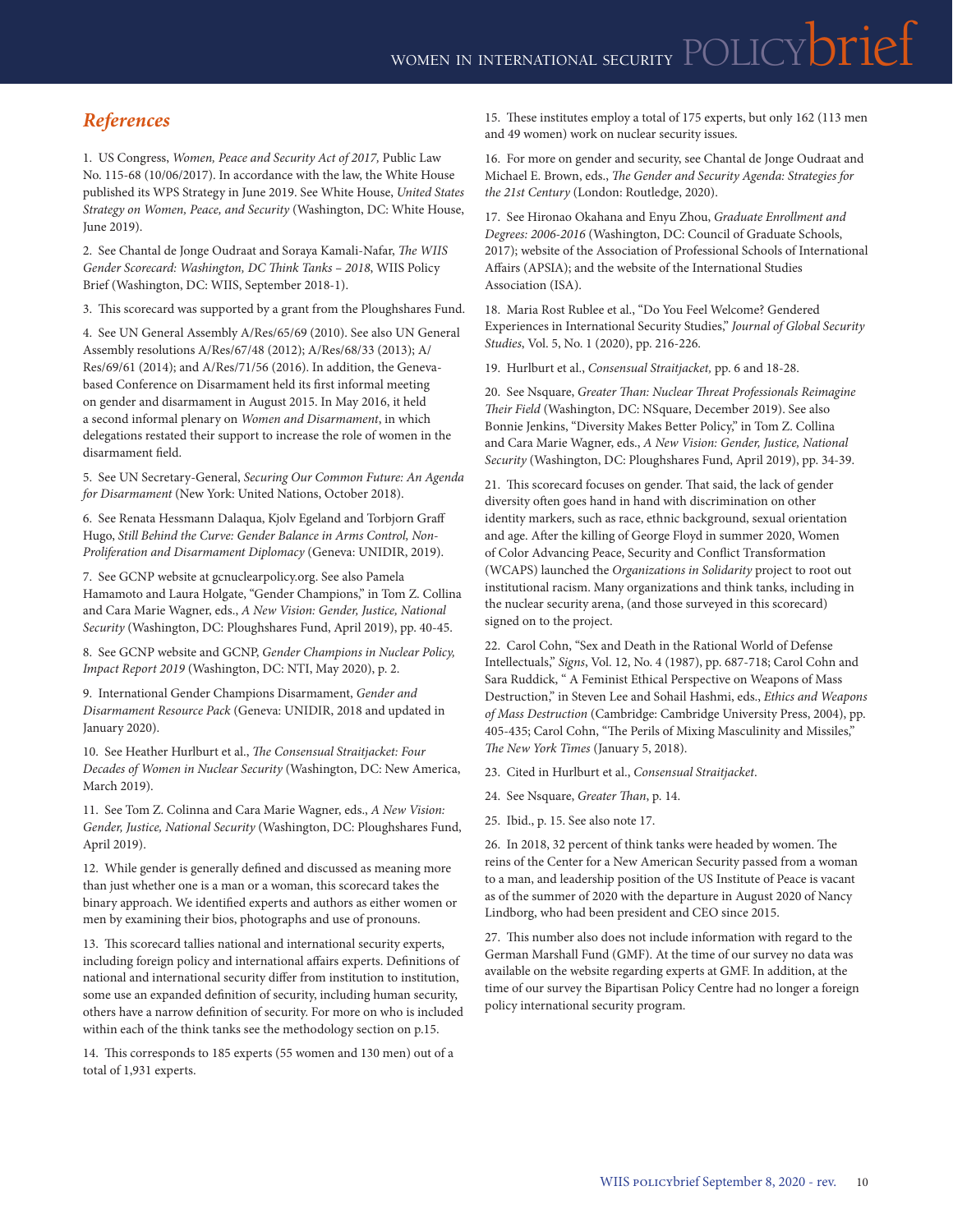28. Amongst the nuclear programs in the Foreign Policy and International Security think tanks mention should be made of the Project on Nuclear Issues (PONI), a program, housed at CSIS, that is geared towards the next generation of professionals in the nuclear security field. In addition, the Carnegie Endowment hosts every two years an international non-proliferation conference attracting hundreds of experts, officials and journalists from around the world.

29. Nuclear experts are defined as experts and analysts who study topics related to nuclear deterrence, weapons of mass destruction, nuclear policy, general nuclear issues, nuclear security (nuclear materials, fuel cycle, nuclear energy, radiological security), arms control and disarmament, nuclear technologies, defense strategy with a nuclear focus, regional studies with nuclear focus (North Korea, China, Iran, Asia-Pacific, Korea, Middle East). See also the methodology section in this scorecard.

30. Within our overall nuclear security category, we defined nine subtopics: nuclear deterrence, weapons of mass destruction, nuclear policy, nuclear security (nuclear materials, fuel cycle, nuclear energy, radiological security), arms control and disarmament, nuclear technologies, defense strategy with a nuclear focus, regional studies with nuclear focus (North Korea, China, Iran, Asia-Pacific, Korea, Middle East) and miscellaneous nuclear issues.

31. See de Jonge Oudraat and Kamali-Nafar, *WIIS Gender Scorecard 2018.*

32. The U.S. Civil Society Working Group on Women, Peace and Security (U.S. CSWG) brings together over 40 organizations and civil society groups working on women's issues, gender and the WPS agenda. While many of these groups are active in advocacy and operational work, many will also conduct research and produce policy papers. See <https://www.usip.org/programs/advancing-women-peace-and-security>.

33. See Rosa Balfour, Corinna Hörst, Pia Hüsch, Sofia Shevchuk and Eleonora del Vecchio, *Absent Influencers? Women in European Think Tanks*, Policy Paper No. 5 (Brussels, Paris, Washington, DC: GMF, June 2020).

34. For example, Lisa Aronsson at the Atlantic Council, Saskia Brechenmacher at the Carnegie Endowment or Mackenzie Eaglen at the American Enterprise Institute.

35. All gender champions adopt a panel parity pledge. See GCNP website.

36. For more on the representation of women in journals, see Nadia Crevecoeur, Kayla McGill and Maya Whitney, *The Gender Balance in 11 Security Journals*, A review of the literature and PowerPoint analysis of women authors in security journals, draft manuscript (Washington, DC: WIIS, 2020).

37. Nuclear security issues were determined by title keyword searches. The following keywords were used: weapons—nuclear, hypersonic, missiles (ICBMs, etc.), missile defense, nuclear technology in weapons, cleanup from nuclear accidents, nuclear energy, IAEA, nuclear terrorism, deterrence, nonproliferation. Treaties: disarmament and arms control, nuclear disarmament, NPT, CTBT, INF, nuclear export control, fissile materials negotiations. We also added a country level: USA, China, Russia, France, UK, NATO/Europe, Iran, India/Pakistan, Middle East, North Korea. Arms control issues were broadly defined and determined by the following title keyword searches: weapons—nuclear, hypersonic, missiles (ICBMs, etc.), drones, biological weapons, chemical weapons, missile defense, technology in weapons (very specific, not just technological advances in general but focused on weapons), cybersecurity/cyber war. General themes: geoengineering and climate change, medical/radio isotopes, cleanup from nuclear accidents, nuclear energy, IAEA, nuclear terrorism, space, materials. Treaties: disarmament and arms control, nuclear disarmament, NPT, CTBT, INF, export control, biological and chemical weapons control, fissile materials negotiations, arms trade, general. We also added a country level: USA, China, Russia, France, UK, NATO/Europe, Iran, India/Pakistan, Middle East, North Korea.

38. The overall number of articles in the 11 security journals was 2,147, of which 194 were devoted to nuclear security issues. There were 29 (15%) written by women, 149 (77%) by men, and 16 (8%) by mixed gender teams. When we expand our focus and include other weapons and arms control issues, the total number of articles was 338.

39. Of those 338 articles, 72 (21%) were written by women, 232 (69%) by men and 34 (10%) by mixed gender teams. The overall percentage of articles written by women is 23 percent.

40. Of the 921 articles, 683 focused on nuclear security issues. There were 115 (17%) written by women, 512 (75%) by men; and 56 (8%) by mixed gender teams.

41. Of the 921 articles in the five arms control and nuclear security journals, 178 (19%) were written by women, 661 (72%) by men, and 82 (9%) by mixed gender teams.

42. See Crevecoeur, McGill and Whitney, *Gender Balance in 11 Security Journals.*

43. See the WCAPS website.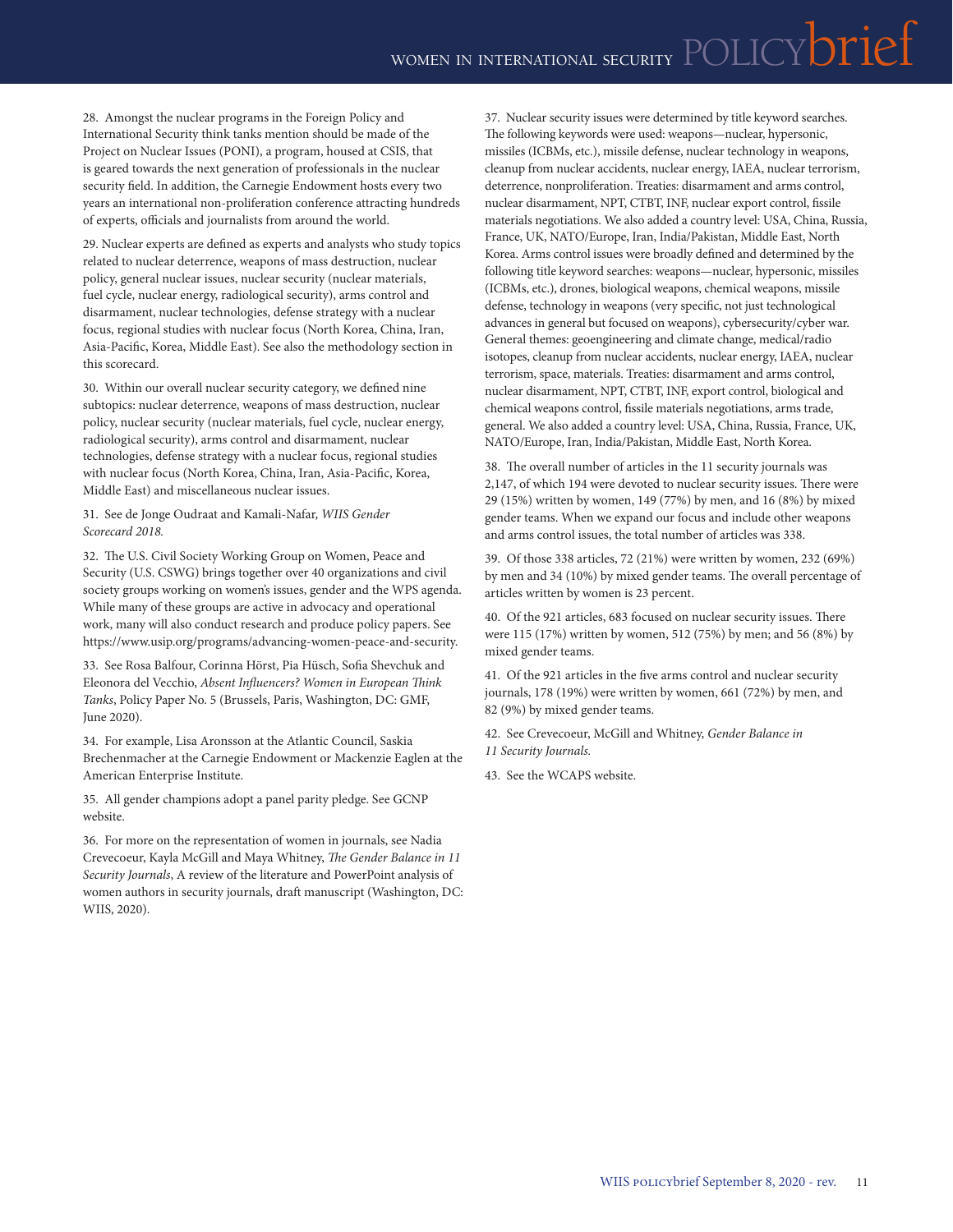#### *Appendix:* **Think Tanks**

#### **Foreign Policy and International Security Think Tanks**

#### **American Enterprise Institute (AEI)**

*Head*: Robert Doar (M) *Nat./Int. Security Experts:*  2018 Total: 29 – 6 (F) + 23 (M) 21% female 2020 Total: 31 – 8 (F) + 23 (M) 26% female *Nuclear Experts:* 2020 Total: 2 – 0(F) + 2 (M) 0% female *Governing Board:* 2018 Total: 27 – 0 (F) + 27 (M) – 0% female 2020 Total: 27 – 1 (F) + 26 (M) – 4% female

#### **Atlantic Council**

*Head*: Frederick Kempe (M) *Nat./Int. Security Experts:*  2018 Total: 227 – 66 (F) + 161 (M) – 29% female 2020 Total: 327 – 102(F) + 225 (M) – 31% female *Nuclear Experts:* 2020 Total: 12 – 1 (F) + 11 (M) – 8% female *Governing Board:*  2018 Total: 200 – 39 (F) + 161 (M) – 20% female 2020 Total: 199 – 41 (F) + 158 (M) – 21% female

#### **Aspen Institute**

*Head*: Dan Porterfield (M) *Nat./Int. Security Experts:*  2018 Total: 10 – 2 (F) + 8 (M) – 20% female 2020 Total: 8 – 4 (F) + 4 (M) – 50% female *Nuclear Experts:* None *Governing Board:*  2018 Total: 77 – 26 (F) + 51 (M) – 34% female 2020 Total: 81 – 28 (F) + 53 (M) – 35% female

#### **Bipartisan Policy Center (BPC)**

*Head*: Jason Grumet (M) *Nat./Int. Security Experts:*  2018 Total: 17 – 4 (F) + 13 (M) – 24% female 2020 Not Available *Governing Board:*  2018 Total: 17 – 5 (F) + 12 (M) – 29% female 2020 Total: 14 – 5 (F) + 9 (M) – 36% female

#### **Brookings Institution**

*Head*: John R. Allen (M) *Nat./Int. Security Experts:*  2018 Total: 109 – 28 (F) + 81 (M) – 26% female 2020 Total: 117 – 30 (F) + 87 (M) – 26% female *Nuclear Experts:* 2020 Total: 13 – 3 (F) + 10 (M) – 23% female *Governing Board:*  2018 Total: 89 – 19 (F) + 70 (M) – 21% female 2020 Total: 86 – 19 (F) + 67 (M) – 22% female

#### **Cato Institute**

*Head*: Peter N. Goettler (M) *Nat./Int. Security Experts:*  2018 Total: 11 – 3 (F) + 8 (M) – 27% female 2020 Total: 9 – 1 (F) + 8 (M) – 11% female *Nuclear Experts:* 2020 Total: 1 – 0 (F) + 1(M) – 0% female *Governing Board:*  2018 Total: 19 – 2 (F) + 17 (M) – 11% female 2020 Total: 18 – 2 (F) + 16 (M) – 11% female

#### **Carnegie Endowment for International Peace (CEIP)**

*Head*: William J. Burns (M) *Nat./Int. Security Experts:*  2018 Total: 32 – 10 (F) + 22 (M) – 31% female 2020 Total: 27 – 7 (F) + 20 (M) – 26% female *Nuclear Experts:* 2020 Total: 5 – 1 (F) + 4 (M) – 20% female *Governing Board:*  2018 Total: 31 – 7 (F) + 24 (M) – 23% female 2020 Total: 31 – 8 (F) + 23 (M) – 26% female

#### **Center for Strategic and Budgetary Assessments (CSBA)**

*Head*: Thomas G. Mahnken (M) *Nat./Int. Security Experts:*  2018 Total: 32 – 4 (F) + 28 (M) – 13% female 2020 Total: 30 – 3 (F) + 27 (M) – 10% female *Nuclear Experts:* 2020 Total: 15 – 6 (F) + 9 (M) – 40% female *Governing Board:*  2018 Total: 8 – 2 (F) + 6 (M) – 25% female 2020 Total:  $9 - 3(F) + 6(M) - 33%$  female

#### **Center for Strategic and International Studies (CSIS)**

*Head*: John J. Hamre (M) *Nat./Int. Security Experts:*  2018 Total: 108 – 32 (F) + 76 (M) – 30% female 2020 Total: 118 – 37 (F) + 81 (M) – 31% female *Nuclear Experts:* 2020 Total:  $12 - 6$  (F) + 6 (M) - 50% *Governing Board:*  2018 Total: 44 – 5 (F) + 39 (M) – 11% female 2020 Total: 44 – 5 (F) + 39 (M) – 11% female

#### **Council on Foreign Relations (CFR)**  *Head*: Richard N. Haass (M)

*Nat./Int. Security Experts:*  2018 Total: 75 – 22 (F) + 53 (M) – 29% female 2020 Total: 85 – 23 (F) + 62 (M) – 27% female *Nuclear Experts:* 2020 Total: 7 – 3 (F) + 4 (M) – 43% female *Governing Board:*  2018 Total: 36 – 11 (F) + 25 (M) – 31% female 2020 Total: 36 – 11 (F) + 25 (M) – 31% female

#### **Center for a New American Security (CNAS)**  *Head*: Richard Fontaine (M)

*Nat./Int. Security Experts:*  2018 Total: 78 – 29 (F) + 49 (M) – 37% female 2020 Total: 73 – 22 (F) + 51 (M) – 30 % female *Nuclear Experts:* 2020 Total: 9 – 2 (F) + 7 (M) – 22% female *Governing Board:*  2018 Total: 21 – 2 (F) + 19 (M) – 10% female 2020 Total: 25 – 3 (F) + 22 (M) – 12% female

#### **Center for American Progress (CAP)**

*Head*: Neera Tanden (F) *Nat./Int. Security Experts:*  2018 Total: 19 – 3 (F) + 16 (M) – 16% female 2020 Total: 16 – 3 (F) + 13 (M) – 19% female *Nuclear Experts:* 2020 Total: 3 – 0 (F) + 3 (M) – 0% *Governing Board:*  2018 Total: 9 – 2 (F) + 7 (M) – 22% female 2020 Total: 10 – 3 (F) + 7 (M) – 30% female

#### **German Marshall Fund (GMF)**

*Head*: Karen Donfried (F) *Nat./Int. Security Experts:*  2018 Total: 44 – 12 (F) + 32 (M) – 27% female 2020 Not Available *Governing Board:*  2018 Total: 19 – 5 (F) + 14 (M) – 26% female 2020 Total: 21 – 8 (F) + 13 (M) – 38% female

#### **Heritage Foundation**

*Head*: Kay Coles James (F) *Nat./Int. Security Experts:*  2018 Total: 32 – 7 (F) + 25 (M) – 22% female 2020 Total: 46 – 10 (F) + 36 (M) – 22% female *Nuclear Experts:* 2020 Total: 14 – 2 (F) + 12 (M) – 14% female *Governing Board:*  2018 Total: 25 – 6 (F) + 19 (M) – 24% female 2020 Total: 27 – 5 (F) + 22 (M) – 19% female

#### **Institute for Policy Studies (IPS)**

*Head*: Robert L. Borosage (M) *Nat./Int. Security Experts:*  2018 Total: 16 – 7 (F) + 9 (M) – 44% female 2020 Total: 36 – 13 (F) + 23 (M) – 36% female *Nuclear Experts:* 2020 Total:  $1 - 1$  (M) + 0 (F) – 0% *Governing Board:*  2018 Total: 18 – 8 (F) + 10 (M) – 44% female 2020 Total: 18 – 8 (F) + 10 (M) – 44% female

#### **Lexington Institute**

*Head*: Merrick "Mac" Carey (M) *Nat./Int. Security Experts:*  2018 Total: 6 – 1 (F) + 5 (M) – 17% female 2020 Total: 6 – 0 (F) + 6 (M) – 0% female *Nuclear Experts:* 2020 Total: 1 – 0 (F) + 1 (M) – 0% female *Governing Board:*  2018 Total: 7 – 0 (F) + 7 (M) – 0% female 2020 Total: 6 – 0 (F) + 6 (M) – 0% female

#### **New America**

*Head*: Anne-Marie Slaughter (F) *Nat./Int. Security Experts:*  2018 Total: 104 – 34 (F) + 70 (M) – 33% female 2020 Total 103 – 42 (F) + 61 (M) – 41% female *Nuclear Experts:* None *Governing Board:*  2018 Total: 22 – 6 (F) + 16 (M) – 27% female 2020 Total: 20 – 6 (F) + 14 (M) – 30% female

#### **RAND Corporation**

*Head*: Michael D. Rich (M) *Nat./Int. Security Experts:*  2018 Total: 613 – 245 (F) + 368 (M) – 40% female 2020 Total 541 – 229 (F) + 312 (M) – 42% female *Nuclear Experts:* 2020 Total 47 – 12 (F) + 31 (M) – 28% female *Governing Board:*  2018 Total: 26 – 7 (F) + 19 (M) – 27% female 2020 Total 24 – 7 (F) + 17 (M) – 30% female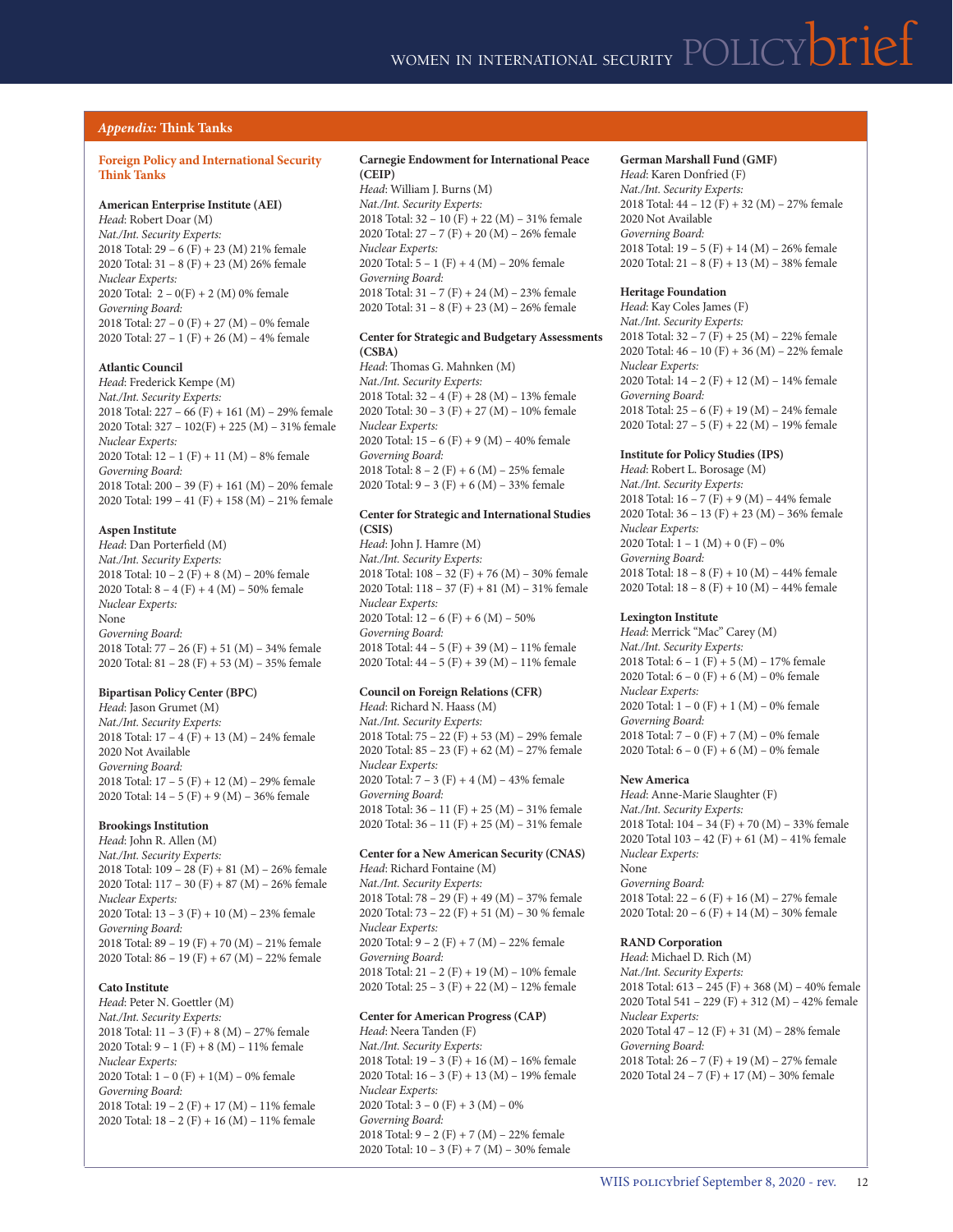#### *Appendix:* **Think Tanks**

#### **Stimson Center**

*Head*: Brian Finlay (M) *Nat./Int. Security Experts:*  2018 Total: 72 – 37 (F) + 35 (M) – 51% female 2020 Total:  $106 - 45$  (F) + 61 (M) - 42% female \* *Nuclear Experts:* 2020 Total: 40 – 18 (F) + 22 (M) – 45% female *Governing Board:*  2018 Total: 27 – 7 (F) + 20 (M) – 26% female 2020 Total: 30 – 9 (F) + 21 (M) – 30% female

#### **Third Way**

*Head*: Jonathan Cowan (M) *Nat./Int. Security Experts:*  2020 Total: 17 – 8 (F) + 9 (M) – 47% female *Nuclear Experts:* 2020 Total:  $8 - 4(F) + 4(M) - 50\%$  female *Governing Board:*  2020 Total: 30 – 6 (F) + 24 (M) – 20% female

#### **US Institute of Peace (USIP)**

*Head*: … *Nat./Int. Security Experts:*  2018 Total: 72 – 35 (F) + 37 (M) – 49% female 2020 Total: 84 – 41 (F) + 43 (M) – 49% female *Nuclear Experts:* 2020 Total: 7 – 2 (F) + 5 (M) – 29% female *Governing Board:*  2018 Total: 15 – 3 (F) + 12 (M) – 20% female 2020 Total: 15 – 3 (F) + 12 (M) – 20% female

#### **The Woodrow Wilson International Center for Scholars**

*Head*: Jane Harman (F) *Nat./Int. Security Experts:*  2018 Total: 187 – 64 (F) + 123 (M) – 34% female 2020 Total: 151 – 46 (F) + 105 (M) – 30% female *Nuclear Experts:* 2020 Total: 4 – 1 (F) + 3 (M) – 25% female *Governing Board:*  2018 Total: 16 – 5 (F) + 11 (M) – 31% female 2020 Total: 17 – 5 (F) + 12 (M) – 29% female

#### **Arms Control and Nuclear Security Think Tanks**

#### **Arms Control Association**

*Head*: Daryl G. Kimball (M) *Nat./Int. Security Experts:*  2020 Total: 7 – 3 (F) + 4 (M) – 43% female *Nuclear Experts:* 2020 Total: 7 – 3 (F) + 4 (M) – 43% female *Governing Board:*  2020 Total: 35 – 12 (F) + 23 (M) – 34% female

#### **Center for Arms Control and Non-Proliferation**

*Head*: Edward Levine (M) *Nat./Int. Security Experts:*  2020 Total: 19 – 2 (F) + 17 (M) – 11 % female *Nuclear Experts* 2020 Total: 19 – 2 (F) + 17 (M) – 11% female *Governing Board: (Does not include the Szilard Advisory Board)* 2020 Total: 24 – 5 (F) + 19 (M) – 21% female

#### **Federation of American Scientists**

*Head*: Ali Nouri (M) *Nat./Int. Security Experts:*  2020 Total: 18 – 3 (F) + 15 (M) – 17% female *Nuclear Experts* 2020 Total: 12 – 3 (F) + 9 (M) – 25% female *Governing Board:*  2020 Total: 17 – 6 (F) + 11 (M) – 35% female

#### **Global Zero**

*Head*: Derek Johnson (M) *Nat./Int. Security Experts:*  2020 Total: 7 – 3 (F) + 4 (M) – 43% female *Nuclear Experts:* 2020 Total: 7 – 3 (F) + 4 (M) – 43% female *Governing Board:* Not Available

#### **James Martin Center for Nonproliferation Studies**

*Head*: William Potter (M) *Nat./Int. Security Experts:*  2020 Total: 13 – 5 (F) + 8 (M) – 38% female *Nuclear Experts:* 2020 Total: 13 – 5 (F) + 8 (M) – 38% female *Governing Board:*  2020 Total: 4 – 2 (F) + 2 (M) – 50% female

#### **Managing the Atom Project, Belfer Center, Harvard Kennedy School**

*Head*: Matthew Bunn (M), Steven Miller (M) *Nat./Int. Security Experts:*  2020 Total: 30 – 8 (F) + 22 (M) – 27% female *Nuclear Experts:* 2020 Total: 30 – 8 (F) + 22 (M) – 27% female *Governing Board:*  2020 Total: 45 – 15 (F) + 30 (M) – 33% female

#### **Nuclear Threat Initiative (NTI)**  *Head*: Ernest J. Moniz (M)

*Nat./Int. Security Experts:*  2018 Total: 18 – 9 (F) + 9 (M) – 50% female 2020 Total: 22 – 12 (F) + 10 (M) – 55% female *Nuclear Experts:* 2020 Total: 19 – 9 (F) + 10 (M) – 47% female *Governing Board:*  2018 Total: 34 – 7 (F) + 27 (M) – 21% female 2020 Total: 35 – 8 (F) + 27 (M) – 23% female

#### **Physicians for Social Responsibility**

*Head*: Jeff Carter (M) *Nat./Int. Security Experts:*  2020 Total: 6 – 2 (F) + 4 (M) – 33% female *Nuclear Experts:* 2020 Total: 2 – 0 (F) + 2 (M) – 0% female *Governing Board:*  2020 Total: 27 – 11 (F) + 16 (M) – 41% female

#### **Pugwash Council**

*Head*: Sergio Duarte (M) Nat./Int. Security Experts: 2020 Total: 43 – 12 (F) + 31 (M) – 28% female *Nuclear Experts:* 2020 Total: 43 – 12 (F) + 31 (M) – 28% female *Governing Board:*  2020 Total:  $8 - 2(F) + 6(M) - 25%$  female

#### **Wisconsin Project on Nuclear Arms Control** *Head*: Valerie Lincy (F)

*Nat./Int. Security Experts:*  2020 Total:  $10 - 4(F) + 6(M) - 40\%$  female *Nuclear Experts:* 2020 Total: 10 – 4 (F) + 6 (M) – 40% female *Governing Board:*  2020 Total:  $9 - 3(F) + 6(M) - 33%$  female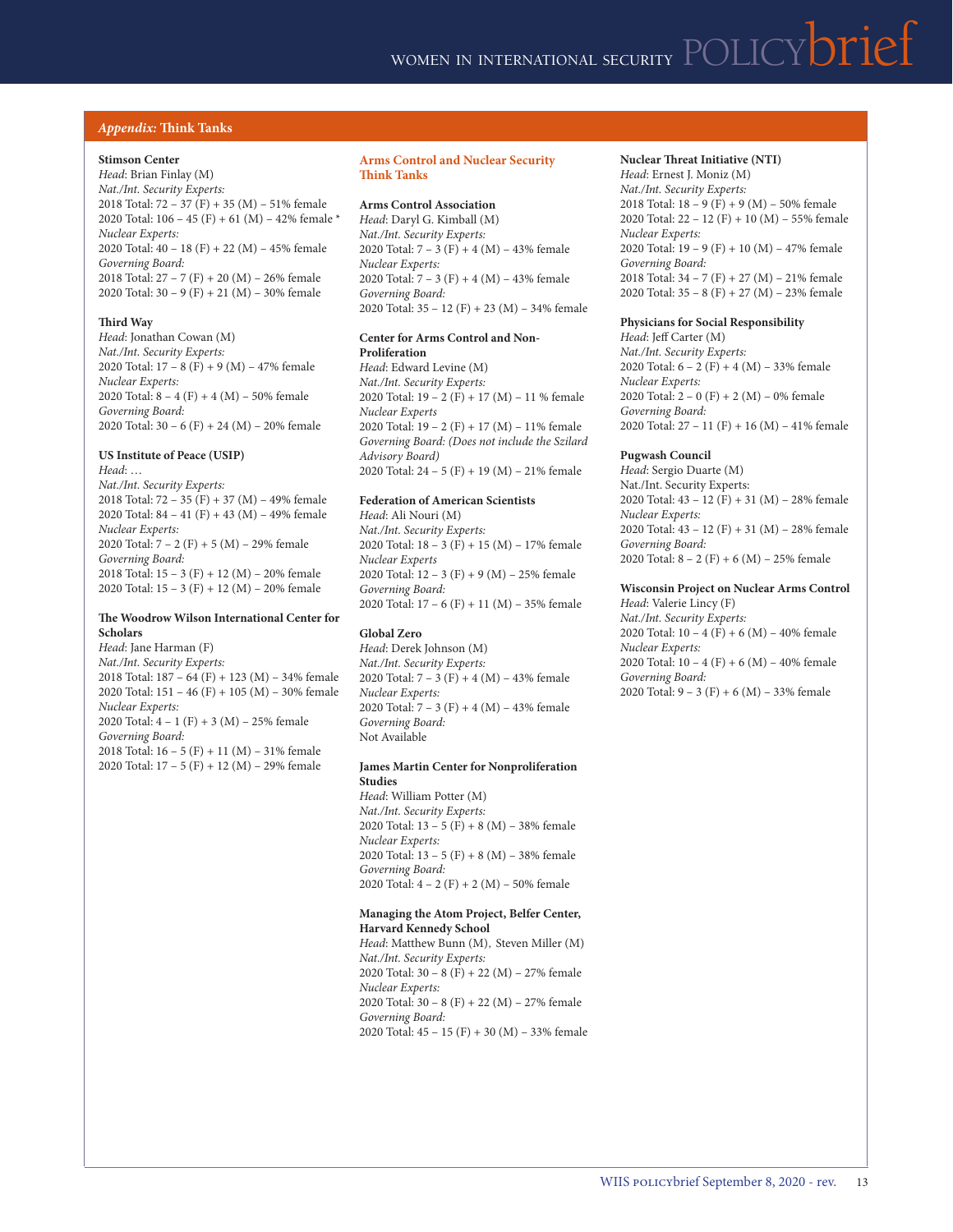#### *Notes:* **Absolute Numbers and Gender Ratio of Articles in International Security Journals - January 2014-December 2019**

| Journal                                    | <b>Total No</b> | Women*         |     | Men* |     | <b>Mixed Gender Teams</b> |                |
|--------------------------------------------|-----------------|----------------|-----|------|-----|---------------------------|----------------|
| Contemporary Security Policy               | 152             | 25             | 16% | 109  | 72% | 18                        | 12%            |
| Nuclear Security Articles                  | 47              | 8              | 17% | 32   | 68% | 7                         | 15%            |
| Cooperation and Conflict                   | 168             | 51             | 30% | 94   | 56% | 23                        | 14%            |
| Nuclear Security Articles                  | 5               | $\overline{2}$ | 40% | 3    | 60% |                           | $\overline{a}$ |
| Critical Studies on Security               | 200             | 90             | 45% | 95   | 48% | 15                        | 8%             |
| Nuclear Security Articles                  | 28              | 13             | 46% | 14   | 50% | 1                         | 4%             |
| European Journal of International Security | 63              | 17             | 27% | 40   | 63% | 6                         | 10%            |
| Nuclear Security Articles                  | 14              | $\overline{2}$ | 14% | 10   | 72% | $\overline{2}$            | 14%            |
| <b>International Security</b>              | 114             | 26             | 23% | 77   | 67% | 11                        | 10%            |
| Nuclear Security Articles                  | 32              | 6              | 19% | 20   | 62% | 6                         | 19%            |
| Journal of Conflict Resolution             | 403             | 60             | 15% | 224  | 56% | 119                       | 29%            |
| Nuclear Security Articles                  | 18              | $\overline{4}$ | 22% | 11   | 61% | 3                         | 17%            |
| Journal of Global Security Studies         | 117             | 30             | 26% | 68   | 58% | 19                        | 16%            |
| Nuclear Security Articles                  | 16              | 3              | 19% | 10   | 62% | 3                         | 19%            |
| Journal of Strategic Studies               | 233             | 26             | 11% | 192  | 82% | 15                        | 7%             |
| Nuclear Security Articles                  | 56              | 9              | 16% | 41   | 73% | 6                         | 11%            |
| Security Dialogue                          | 191             | 80             | 42% | 89   | 47% | 22                        | 11%            |
| Nuclear Security Articles                  | 17              | 8              | 47% | 7    | 41% | $\overline{2}$            | 12%            |
| <b>Security Studies</b>                    | 159             | 34             | 22% | 107  | 67% | 18                        | 11%            |
| Nuclear Security Articles                  | 21              | $\overline{4}$ | 19% | 15   | 71% | $\overline{2}$            | 10%            |
| Survival                                   | 347             | 48             | 14% | 280  | 81% | 19                        | 5%             |
| <b>Nuclear Security Articles</b>           | 84              | 12             | 14% | 70   | 83% | $\mathbf{2}$              | 3%             |

#### *Notes:* **Absolute Numbers and Gender Ratio of Articles in Arms Control Journals - January 2014-December 2019**

| Journal                                   | <b>Total No</b><br>Women <sup>*</sup> |    | $Men*$ |     | <b>Mixed Gender Teams</b> |    |     |
|-------------------------------------------|---------------------------------------|----|--------|-----|---------------------------|----|-----|
| Arms Control Today                        | 251                                   | 47 | 19%    | 191 | 76%                       | 13 | 5%  |
| Bulletin of Atomic Scientist              | 392                                   | 85 | 22%    | 271 | 69%                       | 36 | 9%  |
| International Journal of Nuclear Studies  | 54                                    | 11 | 20%    | 32  | 60%                       |    | 20% |
| Journal for Peace and Nuclear Disarmament | 63                                    |    | 11%    | 52  | 83%                       | 4  | 6%  |
| Nonproliferation Review                   | 161                                   | 28 | 17%    | 115 | 72%                       | 18 | 11% |

\*Includes articles by single authors and by same sex coauthors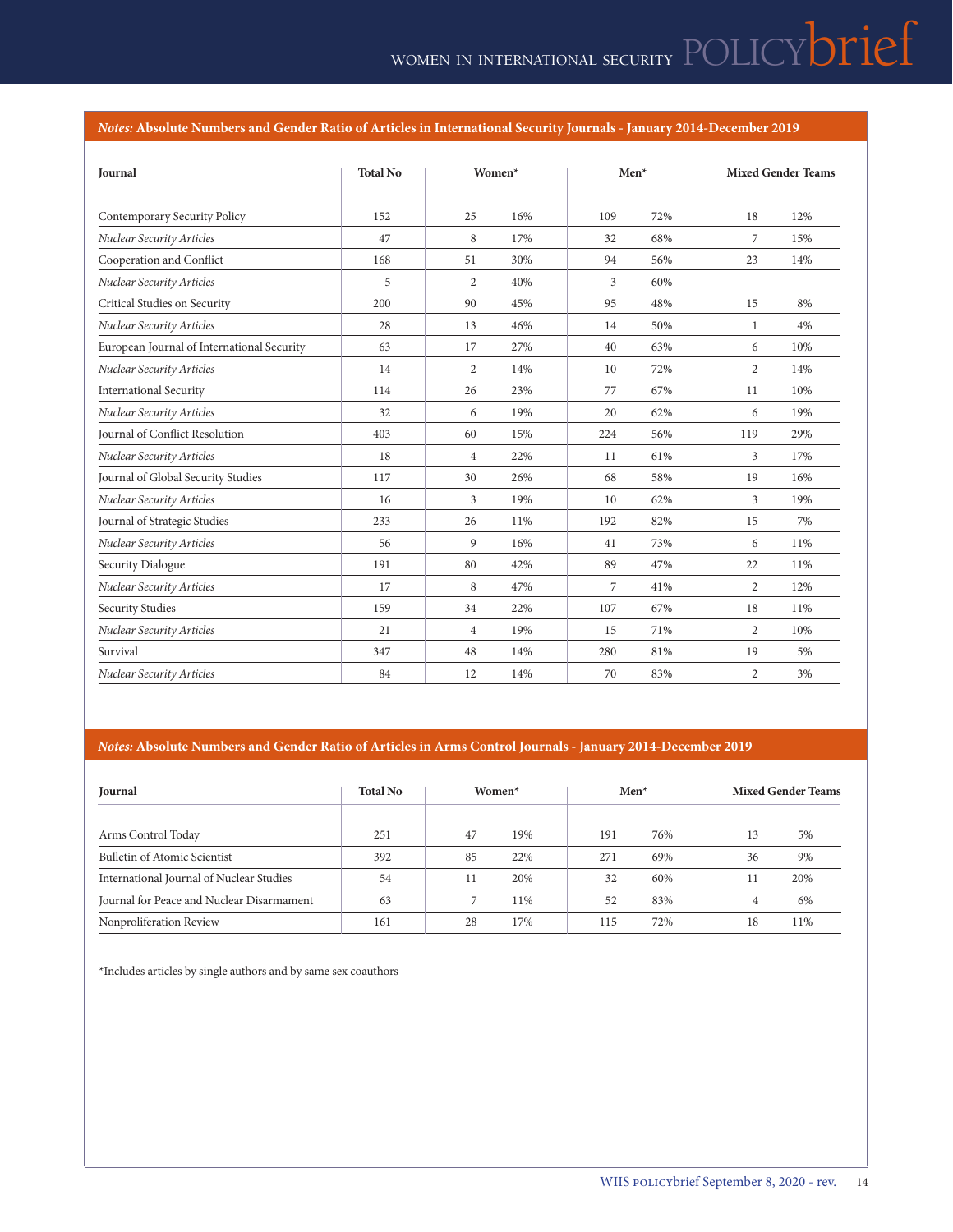#### *Methodology*

#### **Think Tanks**

All data come from the think tanks' own websites. Data for the think tanks were collected between September 2019 and January 2020, except for Third Way. Data for Third Way were collected in July 2020. Data for the governing boards of all think tanks were collected in July 2020. We were not able to retrieve data for experts from the German Marshall Fund's (GMF) website. The Bipartisan Policy Center (BPC) no longer features a national or international security program on its website. Hence, data for GMF and BPC are incomplete.

While gender is generally defined and discussed as meaning more than just whether one is a man or a woman, this scorecard takes the binary approach. We identified experts and authors as either women or men by examining their bios, photographs and use of pronouns.

This scorecard tallies experts, analysts and fellows. We did not include people whose main responsibilities are in the administrative, operational, personnel, development, communication, and editorial sectors.

Experts in foreign policy, defense and national and international security were selected based on the identification of such experts by the think tanks themselves.

Nuclear security experts were identified by searching the think tank websites and expert bios for any the following terms: nuclear deterrence, weapons of mass destruction, nuclear policy, general nuclear issues, nuclear security (nuclear materials, fuel cycle, nuclear energy, radiological security), arms control and disarmament, nuclear technologies, defense strategy with a nuclear focus, regional studies with nuclear focus (North Korea, China, Iran, Asia-Pacific, Korea, Middle East).

We did not analyze experts' seniority. Some think tanks include junior staff; others identify only mid-level and senior staff. We did not distinguish between nonresident and resident experts. Again, for each think tank, we followed the think tank's own identification of its experts.

In the case of RAND we excluded all adjunct experts. Adjuncts at RAND are the equivalent of non-residential fellows in other institutions. RAND will feature some adjunct experts, but not all adjuncts on its website. Upon request and in consultation with RAND we decided to leave all adjuncts off this tally.

The following experts, analysts, fellows, scholars and staff have been included for: **AEI**: All Foreign and Defense Policy Scholars; **Atlantic Council**: All Fellows and Non-Resident Fellows mentioned under Experts; **Aspen Institute**: All Security & Global Affairs, including the Aspen Strategy Group, the Cybersecurity & Technology Program, and the Homeland Security Program; **Bipartisan Policy Center**: No Information; **Brookings Institution**: All Experts in the

Foreign Policy Program; **Cato Institute**: All Nat./ Int. Security Experts; **Carnegie Endowment**: All Experts in the Washington, DC office; **CSBA**: All All Nat./Int. Security Experts; **CAP:** Foreign Policy and Security Program; **CSIS:** All Experts; **CFR:** All Experts; **CNAS:** All Experts; **GMF:**  Not Available; **Heritage Foundation**: Heritage Foundation: All Experts in the International, National Security, and Nuclear Energy Issue Areas; **IPS:** All Experts; **Lexington Institute**: All Experts; **New America**: All Analysts and Fellows in the Cybersecurity Initiative, the International Security Program and the Gender and Security Program; **RAND**: All experts in the Homeland Security and Public Safety, the International Affairs, and the National Security Programs. Our tally does not do not include Adjuncts, Operational Staff and Legislative Assistants. It may also be noted that some experts in the Homeland Security and Public Safety program are more focused on public safety and domestic issues. Similarly, some experts in the International Affairs Program are focused on non-security international affairs issues; **Stimson Center**: Senior Research Team & Distinguished Fellows; **Third Way**: Experts in Climate and Energy and National Security; **USIP:** All Experts; **The Wilson Center:** All Experts; **Arms Control Association:** All Expert Staff; **Center for Arms Control and Non-Proliferation**: All Experts; **FAS**: All Expert Staff; **Global Zero:** All Expert Staff; **James Martin Center for Non-Proliferation Studies**: All Expert Staff; **Managing the Atom Project, Belfer Center for Science and International Affairs:** All Experts; **NTI:** All Expert Staff; **Physicians for Social Responsibility**: All Expert Staff; **Pugwash Council**: All Expert Staff; **Wisconsin Project on Nuclear Arms Control**: All Expert Staff.

The Full Think Tank Data Set is available from WIIS.

#### **Journals**

Sixteen journals were examined over the period January 2014–December 2019: 11 security studies journals and 5 journals focused exclusively on arms control and nuclear security issues.

11 - International Security Journals: Contemporary Security Policy; Cooperation &Conflict; Critical Studies on Security; European Journal of International Security; International Security; Journal of Conflict Resolution; Journal of Global Security Studies; Journal of Strategic Studies; Security Dialogue; Security Studies; Survival.

5 - Arms Control and Nuclear Security Journals: Arms Control Today; Bulletin of Atomic Scientists; International Journal of Nuclear Studies; Journal for Peace &Nuclear Disarmament; Nonproliferation Review.

The survey covered all articles published in these journals. We excluded editorial comments, reviews of any kind (i.e., book reviews) external news articles or blogs, letters to the editor, addendums and other nonrelevant sections.

We established 6 datasets.

Data set 1: All 16 journals. Comprises all articles from the 11 international security and 5 arms control and nuclear security journals from January 2014 to December 2019. Does not include letters to the editor, book reviews, or external blogs. *Total articles: 3,068 by women (individual and coauthor): 665 by men (individual and coauthor): 2,036 by mixed gender teams: 367 articles with a gender perspective: 91* Data set 2: All international security journals (11 journals). January 2014-December 2019 *Total articles: 2,147 by women (individual and coauthor): 487 by men (individual and coauthor): 1,375 by mixed gender teams: 285 gender articles: 71*

*arms control/nuclear articles: 338*

Data set 3: All arms control and nuclear security journals (5 journals). January 2014-December 2019

*Total articles: 921 by women (individual and coauthor): 178 by men (individual and coauthor): 661 by mixed gender teams: 82 articles with a gender perspective: 20*

Data set 4: All arms control and nuclear security articles (16 journals). Comprises all articles from the 5 nuclear journals and 338 arms control/nuclear security issues articles from the 11 security journals. *Total articles: 1,259 by women (individual and coauthor): 250 by men (individual and coauthor): 893 by mixed gender teams: 116 articles with a gender perspective: 21*

Data set 5: All nuclear security articles in all journals (16 journals). *Total articles: 877 by women (individual and coauthor): 144 by men (individual and coauthor): 661 by mixed gender teams: 72*

Data set 6: All nuclear security articles in internationals security journals (11 journals). *Total articles: 194 by women (individual and coauthor): 29 by men (individual and coauthor): 149 by mixed gender teams: 16*

All data is available from WIIS. Contact: info@ wiisglobal.org, Subject: Scorecard data